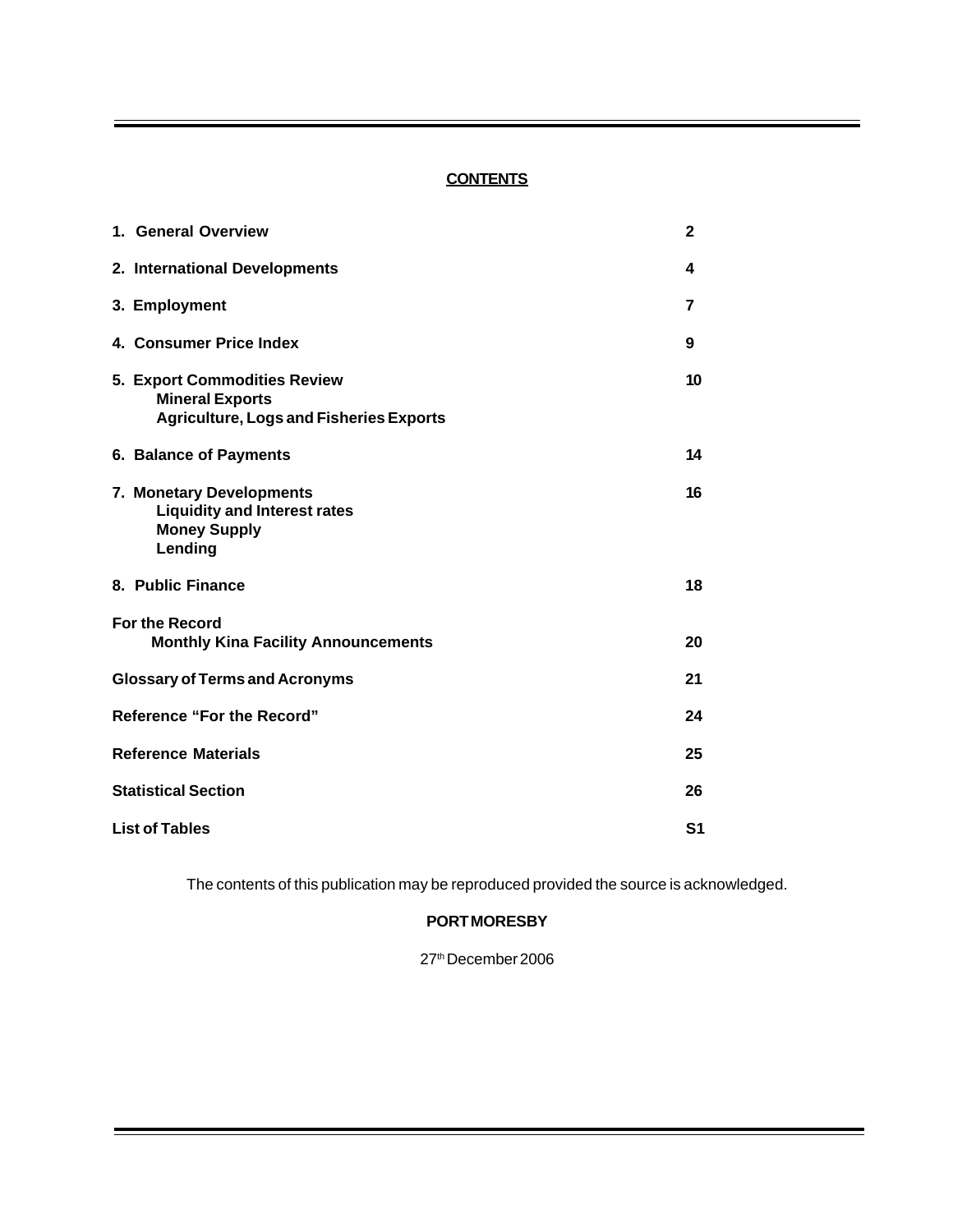## **1. GENERAL OVERVIEW**

Indicators available to the Bank of Papua New Guinea (BPNG) showed that with the on-going macroeconomic stability, economic activity was buoyant in the nine months to September 2006. Although the volume of major mineral and agricultural exports declined except for copper, palm oil and logs, the general increase in export prices resulted in a significant trade account surplus. Lending to the private sector continued the increasing trend reflecting low interest rates and strong economic activity. Employment by the private sector continued to grow, while the increase in general imports indicated strong domestic demand. The Government's fiscal surplus was at a record high, which also contributed to increased spending and thus, stimulating a pick-up in economic activity. Inflation was low and stable despite volatile seasonal price movements in the headline inflation. As a result, the BPNG maintained a neutral monetary policy stance during the nine months to September 2006. However, with the windfall in Government revenue and the passing of a supplementary budget in August 2006, the BPNG is closely monitoring its impact on liquidity, exchange rate and inflation.

According to the Bank's Employment Index, the level of employment in the formal private sector, excluding mineral, declined by 2.1 percent in the September quarter of 2006, compared to an increase of 3.9 percent in the June quarter of 2006. By industry, employment declined in all sectors except the wholesale, transportation and financial/business and other services sectors. By region, the level of employment declined in the National Capital District (NCD), Highlands and Islands regions. Over the year to September 2006, the level of employment increased by 4.6 percent.

Annual headline inflation rate was 5.3 percent in the September quarter of 2006, compared to 2.3 percent in the June quarter of 2006. The higher headline inflation reflected increased prices for seasonal items, including fruits, vegetables and betelnut. There were increases in all expenditure groups, except the clothing and footwear, household equipment and operations, and miscellaneous expenditure groups. By region, all surveyed urban centers recorded higher prices.

Annual trimmed mean inflation was 1.2 percent in the September quarter of 2006, compared to 1.4 percent in the June quarter. Annual exclusion-based inflation measure was negative 0.7 percent in the September quarter, compared to negative 0.6 percent in the June quarter. The low underlying inflation outcomes reflects the continuing price stability in the September quarter due to the stable exchange rate as a result of high mineral tax receipts, sustainable levels of Government expenditure and improved confidence in the economy.

In the September quarter of 2006, the quarterly average kina exchange rate appreciated against the US dollar, euro and Japanese yen, while it depreciated against the Australian dollar and British pound. The average kina exchange rate appreciated by 0.38 percent against the US dollar, 1.83 percent against the yen and 0.17 percent against the euro. However, the average kina exchange rate depreciated by 0.54 percent against the Australian dollar and 0.80 percent against the pound sterling. These movements resulted in the quarterly average Trade Weighted Index (TWI) depreciating by 0.68 percent during the September quarter.

Higher international prices for mineral, some agricultural commodities, logs and marine products more than offset the appreciation of the kina against the US dollar. This resulted in a 48.1 percent increase in the weighted average kina price of exports in the September quarter of 2006, compared to the corresponding quarter of 2005. There was a 59.7 percent increase in the weighted average price of mineral exports, with higher kina prices for all mineral exports. For the agricultural, logs and marine product exports, the weighted average kina price increased by 3.0 percent. This was accounted for by higher kina prices of cocoa, tea, rubber, logs and marine products.

The overall surplus in the balance of payments for the nine months to September 2006 was K1,536 million, compared to a deficit of K11 million in the corresponding period of 2005. This outcome was the result of a significant improvement in the current account surplus, combined with a net inflow in the capital and financial accounts.

The current account recorded a surplus of K1,538 million in the nine months to September 2006, compared to a surplus of K1,159 million in the corresponding period of 2005. This outcome was the result of a higher surplus in the trade account, which more than offset higher net service and income payments and lower net transfer receipts.

The capital and financial accounts recorded a surplus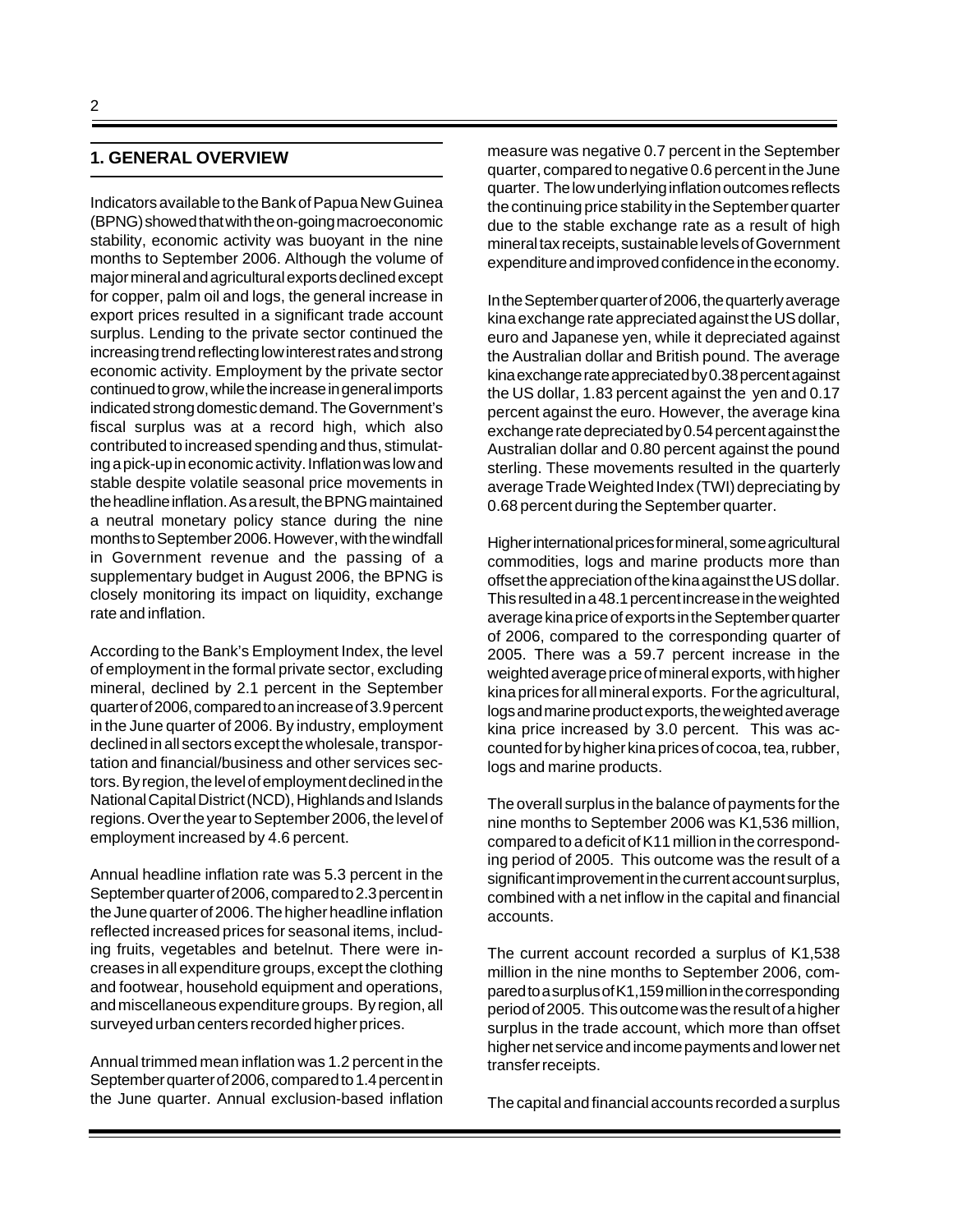of K39 million in the nine months to September 2006, compared to a deficit of K1,175 million in the corresponding period of 2005. The outcome reflected portfolio investment of K130 million from draw downs of short term money market instruments and foreign currency account balances of mineral companies and a lower net loan repayment by the Government.

The level of gross foreign exchange reserves at the end of September 2006 was K3,903.8 (US\$1,296.1) million, sufficient for 8.5 months of total and 11.7 months of non-mineral import covers.

The BPNG maintained a neutral monetary policy stance during the September quarter of 2006, with the Kina Facility Rate (KFR) kept unchanged at 6.0 percent. The dealing margin for the Repurchase Agreements (Repos) was further reduced by 0.50 percent to 150 basis points on both sides of the KFR in order to realign domestic interest rates to the KFR. Domestic interest rates increased slightly during the quarter.

The Bank continued to utilise its Open Market Operation (OMO) instruments in the conduct of monetary policy over the September quarter of 2006. As the Government continued to retire Treasury bills, the Central Bank used the Central Bank Bills (CBBs) and Reverse Repos to sterilise the excess liquidity. Interbank borrowing picked up as a result of the uneven distribution of liquidity among banks. The Cash Reserve Requirement (CRR) and the Minimum Liquid Assets Ratio (MLAR) of commercial banks were maintained at 3.0 percent and 25.0 percent, respectively, over the September quarter of 2006.

The average level of broad money supply (M3\*) increased by 8.2 percent in the September quarter of 2006, compared to an increase of 9.0 percent in the June quarter of this year. The outcome was due to increases of 27.7 percent in average net foreign assets of the depository corporations and 3.9 percent in average net private sector credit, which more than offset a decline of 34.3 percent in average net credit to the Central Government. Net domestic credit outstanding, excluding advances to the Central Government and outstanding loans under the Government's Agricultural export commodity price support scheme increased by 3.4 percent in the September quarter of 2006, compared to an increase of 14.1 percent in the

Total domestic credit extended by depository corporations to the private sector, public non-financial corporations, Provincial and Local Governments, and other financial corporations, increased by K91.4 million to K2,815.0 million in the September quarter of 2006, compared to an increase of K329.8 million in the June quarter of 2006. Lending to the private sector and the public non-financial corporations increased by K70.0 million and K20.6 million, respectively. The annualised growth in domestic credit, excluding the Central Government and advances under the price support schemes was 36.2 percent in the nine months to September 2006.

in the previous quarter.

Preliminary estimates of the fiscal operations of the National Government for the nine months to September 2006 showed an overall surplus of K1,085.9 million, compared to a surplus of K498.2 million in the corresponding period of 2005. This represents 6.8 percent of nominal Gross Domestic Product (GDP). The higher surplus was mainly due to significant mineral tax receipts. A Supplementary Budget was introduced in August 2006 to appropriate the surplus revenue of K682.5 million mainly to priority expenditure areas.

Total revenue, including foreign grants, during the nine months to September 2006 was K4,266.8 million, 34.3 percent higher than the receipts collected in the corresponding period of 2005. This represents 77.4 percent of the Supplementary Budgeted revenue.

Total expenditure over the nine months to September 2006 was K3,180.9 million, 18.7 percent higher than in the corresponding period of 2005, and represents 57.7 percent of the 2006 Supplementary Budgeted expenditure.

The budget surplus was used to make net overseas loan repayments of K133.5 million and net negative financing of K952.4 million to domestic sources. Net domestic financing comprises of K308.1 million in loan repayment to other resident sectors, and K644.3 million in net deposits with the Central Bank.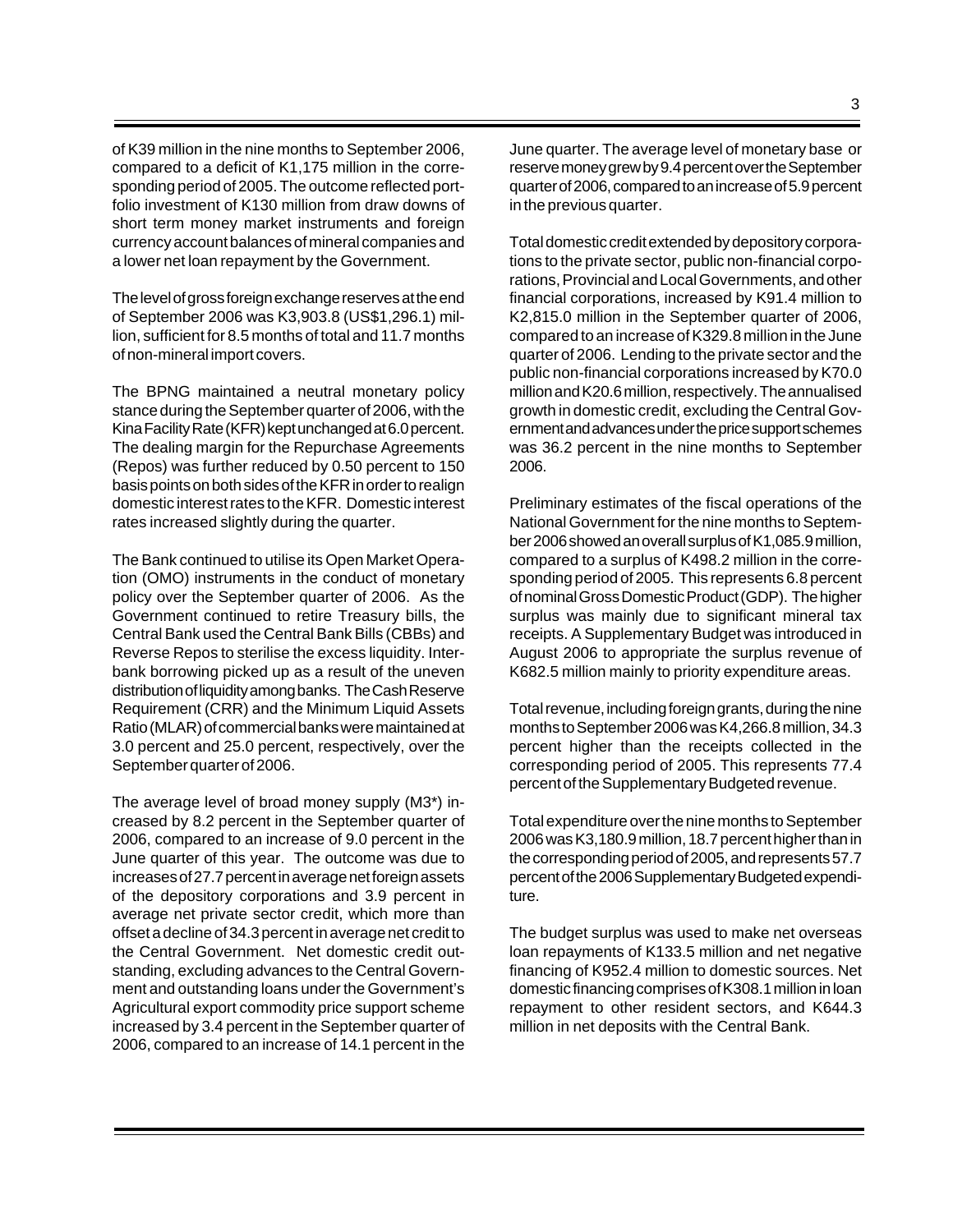#### **2. INTERNATIONAL DEVELOPMENTS**

World economic growth as measured by real Gross Domestic Product (GDP) is expected to continue in 2006. In the latest International Monetary Fund's (IMF) World Economic Outlook (WEO) report of September 2006, a revised real GDP growth of 5.1 percent is projected for 2006 and a slightly lower growth of 4.9 percent in 2007. Broad based growth in the first half of 2006 is expected to continue in the second half of the year in all the major economies and regions. Growth in the United States (US) is starting to slow down, while the expansion in the Euro area gathered momentum despite a slow start in Germany. The Japanese economy continued to expand while emerging developing markets, led by China at 10.0 percent and India at 8.3 percent, are experiencing impressive growth rates. Sustained high rates of growth have absorbed spare capacity and combined with buoyant demand for fuel and raw materials contributed to the record high prices for oil and other commodities. This has led to inflationary pressures. As a result, central banks in the major industrialised economies have taken steps to tighten monetary policy to contain inflation. However, the short-term risks to the global economy would stem from a sharp slow down in the housing market in the US, a further increase in global inflationary pressures and an abrupt unwinding of global imbalances.

In July, the Doha Round of trade talks were suspended due to unresolved issues regarding cuts in agriculture subsidies by the US, greater access to European markets, and other trade related issues between the US, Europe and other countries. The IMF cautioned that the lengthy breakdown would represent a missed opportunity and could lead to a more pronounced shift toward bilateral deals with reduced transparency, more discrimination, and added bureaucratic procedures.

Also in July, the Group of Eight (G8) major industrialised nations held their annual summit at St. Petersburg, Russia. They discussed amongst other issues, the military conflict between Israel and Lebanon, and North Korea's nuclear programme.

In September, the IMF-World Bank Annual Meetings were held in Singapore. A package of measures that better aligned members' quotas with changes in the world economy and to protect the participation and voice of its low-income members was endorsed. The IMF Managing Director Rodrigo de Rato mentioned that these reforms were important in enhancing the effectiveness of the IMF and to add legitimacy to other reforms that will be implemented in the future. The IMF also received strong support for its medium-term strategy including, amongst other things, improved economic surveillance and a new push to help low-income countries to reach the 2015 Millennium Development Goals, particularly on reducing poverty from the 1990 level by half.

Also in September, finance ministers and central bank governors of the Group of Seven (G7) major industrialised countries met with the IMF in Singapore. They discussed issues relating to the sharp decline of the Japanese yen against the euro to record low levels since 2000, increasing pressure on China to revalue its currency, the renminbi, to help ease the current global trade imbalance and the threat of protectionism arising from the stalled Doha trade talks. The G7 economic assessment for their economies noted that, performance remains strong amid moderating growth in the US, while the IMF renewed concern about inflationary pressures.

In the US, real GDP grew by 3.0 percent over the year to September 2006, compared to 3.6 percent over the corresponding period in 2005. The slow down was mainly due to weak private consumption reflecting high interest rates, a decline in the housing market and low employment gains. The latest IMF forecast is for a growth of 3.4 percent in 2006, the same as the forecast made in April.

Industrial production increased by 5.6 percent over the year to September 2006, compared to an increase of 2.0 percent over the year to September 2005. The increase was mainly associated with construction spending on commercial and public projects. The Purchasing Manager's Index (PMI) which indicates the level of factory production was 52.9 in September 2006, compared to 53.8 in June 2006. While the index declined, the level above 50.0 implies that factory production increased but at a slower pace. Retail sales increased significantly by 6.1 percent over the year to September 2006, compared to an increase of 2.6 percent over the year to September 2005.The increase was associated with higher property prices and strong consumer spending as home owners drew down their equity on valuable homes and used it to purchase consumer goods. Consumer confidence was also boosted as a result of cheaper petrol and energy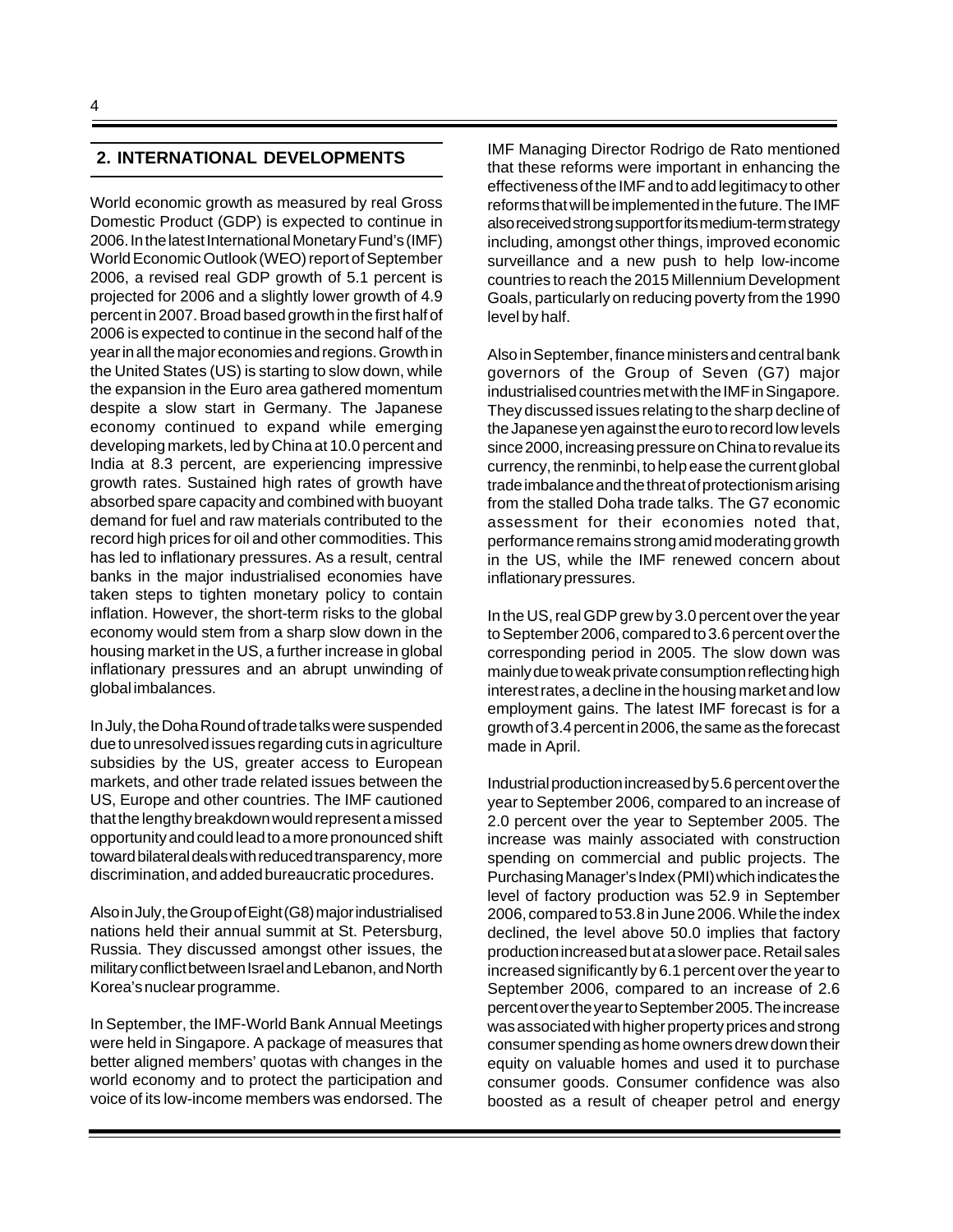prices. The unemployment rate declined to 4.6 percent in September 2006 from 5.1 percent in September 2005.

Consumer prices rose by 2.1 percent over the year to September 2006, compared to an increase of 4.7 percent over the year to September 2005. Although inflationary pressure eased, the risk of inflation remains the Federal Reserve's dominant concern as core inflation remain uncomfortably high, with rising commodity prices and tight labour market conditions, which could put upward pressure on wages. As a result, the US Federal Reserve Board maintained a tight monetary policy stance and left the federal funds rate unchanged at 5.25 percent. Broad money supply increased by 4.4 percent over the year to September 2006, compared to an increase of 6.6 percent over the year to September 2005.

The trade account deficit was US\$849.5 billion over the year to September 2006, compared to a deficit of US\$753.2 billion in the corresponding period in 2005. The deficit reflected higher crude oil imports combined with increased demand for imports. The trade imbalance between the US and other countries, particularly with China, continue to widen.

In Japan, real GDP grew by 1.6 percent over the year to September 2006, compared to an increase of 0.3 percent over the year to September 2005.The growth reflected a further pick-up in private investment and strong export performance. The latest IMF forecast is for a growth of 2.7 percent in 2006, slightly lower than the 2.8 percent forecasted in April.

Industrial production increased by 5.2 percent over the year to September 2006, compared to an increase of 1.2 percent over the year to September 2005. The increase reflected higher private investment and strong export demand for machinery and equipment. The unemployment rate declined slightly to 4.2 percent in September 2006 from 4.3 percent in September 2005.

Consumer prices increased by 0.6 percent over the year to September 2006, compared to a decrease of 0.3 percent over the year to September 2005. Broad money supply increased by 0.6 percent over the year to September 2006, compared to an increase of 2.1 percent in the corresponding period in 2005. The Bank of Japan ended its zero interest rate policy in July 2006 and raised its official rate to 0.25 percent, the first increase in almost six years, to deal with concerns

about the increasing inflation trend.

The current account surplus was US\$168.1 billion over the year to September 2006, compared to a surplus of US\$111.1 billion in the corresponding period in 2005. The surplus mainly reflected strong exports of machinery and semi-conductor equipment, and the large inflows of profit remittances from Japanese companies based overseas.

In the Euro area, real GDP grew by 2.6 percent over the year to September 2006, compared to an increase of 1.5 percent in the corresponding period in 2005. The growth was associated with a pick-up in Germany, the biggest economy in the Euro area. The latest IMF forecast is for a growth of 2.4 percent in 2006, higher than the 2.0 percent forecasted in April 2006.

Industrial production increased by 3.3 percent over the year to September 2006, compared to an increase of 1.0 percent over the year to September 2005. Retail sales increased by 1.4 percent over the year to September 2006, compared to an increase of 0.9 percent in the corresponding period in 2005. The unemployment rate for the 12-nation group decreased to 7.8 percent in September 2006 from 8.5 percent in September 2005. The decline in the unemployment rate reflected the overall trend in economic recovery in the Euro area.

Consumer prices in the Euro area rose by 1.8 percent over the year to September 2006, compared to an increase of 2.5 percent in the corresponding period in 2005. Broad money supply increased by 8.5 percent over the year to September 2006, the same as in the corresponding period in 2005. However, given the emerging signs of inflationary pressure the European Central Bank (ECB) increased its benchmark Refinancing Operations Rate from 2.75 percent in the June quarter of 2006 to 3.00 percent in the September quarter.

In Germany, real GDP grew by 2.8 percent in the year to September 2006, compared to an increase of 1.4 percent over the year to September 2005**.** The growth was mainly driven by strong exports. The latest IMF forecast is for a growth of 2.0 percent in 2006, higher than the 1.3 percent forecasted in April 2006.

Industrial production increased by 6.3 percent over the year to September 2006, compared to an increase of 2.3 percent over the year to September 2005. The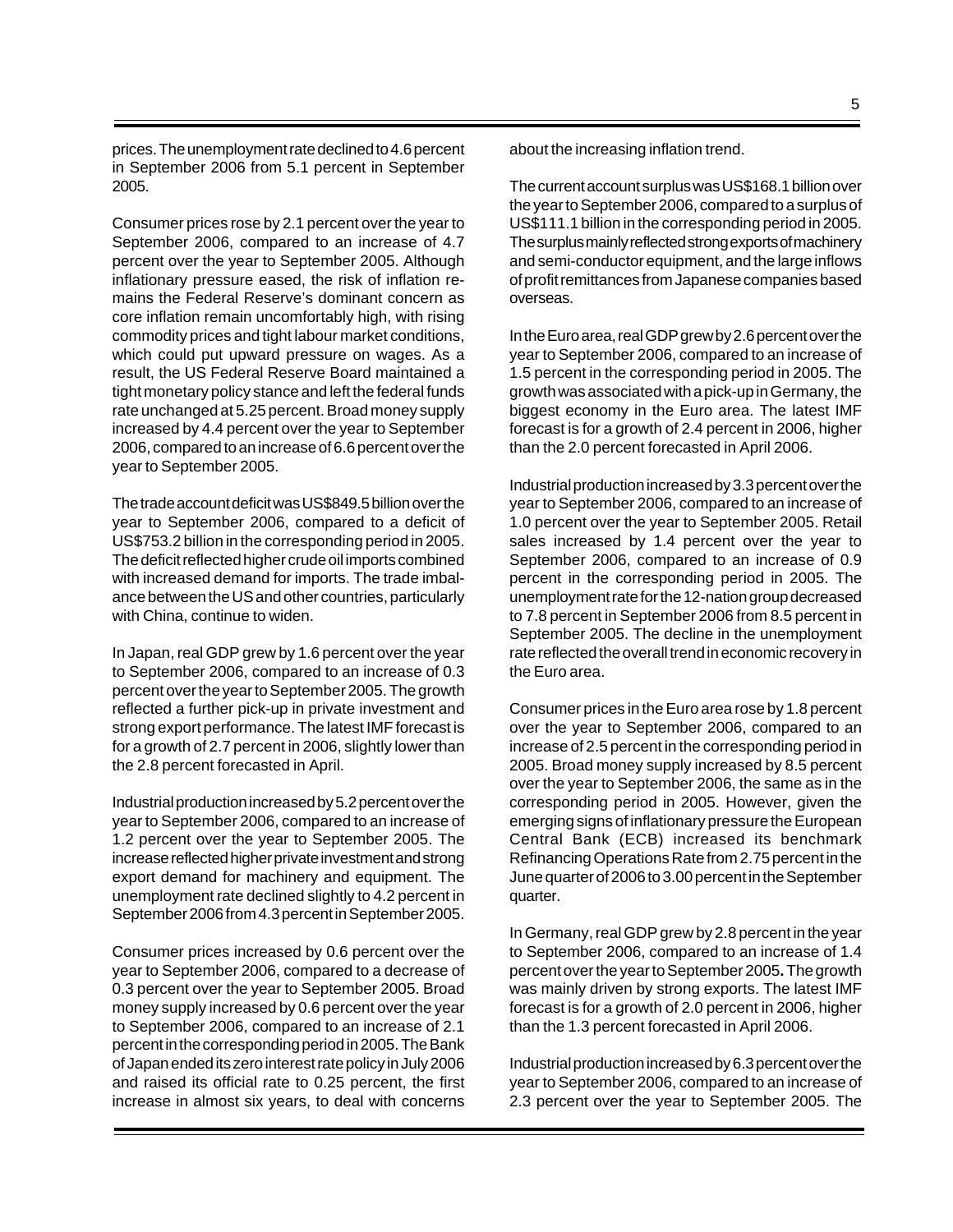increase was mainly due to higher exports of machinery and equipment**.** Retail sales declined by 1.2 percent over the year to September 2006, compared to a decline of 0.7 percent over the year to September 2005, reflecting weak consumer spending.The unemployment rate was 10.6 percent in September 2006, compared to 11.7 percent in September 2005, the second highest unemployment rate in the Euro area.

Consumer prices increased by 1.0 percent over the year to September 2006, compared to an increase of 2.5 percent over the year to September 2005.

The current account surplus was US\$107.5 billion over the year to September 2006, compared to a surplus of US\$113.6 billion over the year to September 2005. This outcome was the result of a huge trade account surplus of US\$187.4 million, reflecting strong exports.

In the United Kingdom (UK), real GDP increased by 2.8 percent over the year to September 2006, compared to an increase of 1.6 percent in the year to September 2005. The increase was due to a continued growth in the manufacturing and services sectors, and a pick-up in business investment underpinned by strong demand and high rate of return. The latest IMF forecast is for a growth of 2.7 percent in 2006, slightly higher than the 2.5 percent forecasted in April 2006.

Industrial production increased by 0.4 percent over the year to September 2006, compared to a decline of 1.1 percent over the year to September 2005.Retail sales increased by 3.2 percent over the year to September 2006, compared to an increase of 0.7 percent over the year to September 2005.The increase was associated with higher household spending reflecting growth in real household income. The unemployment rate increased to 5.6 percent in September 2006, from 4.7 percent in September 2005.

Consumer prices increased by 2.4 percent over the year to September 2006, compared to an increase of 2.5 percent over the year to September 2005. Soaring utility bills and rising food prices helped push inflation above the Bank of England's 2.0 percent target. Broad money supply increased by 14.5 percent over the year to September 2006, compared to an increase of 11.4 percent over the year to September 2005. Given the inflationary pressure, the Bank of England increased its benchmark Repo Rate from 4.50 percent in the June quarter of 2006 to 4.75 percent in the September quarter.

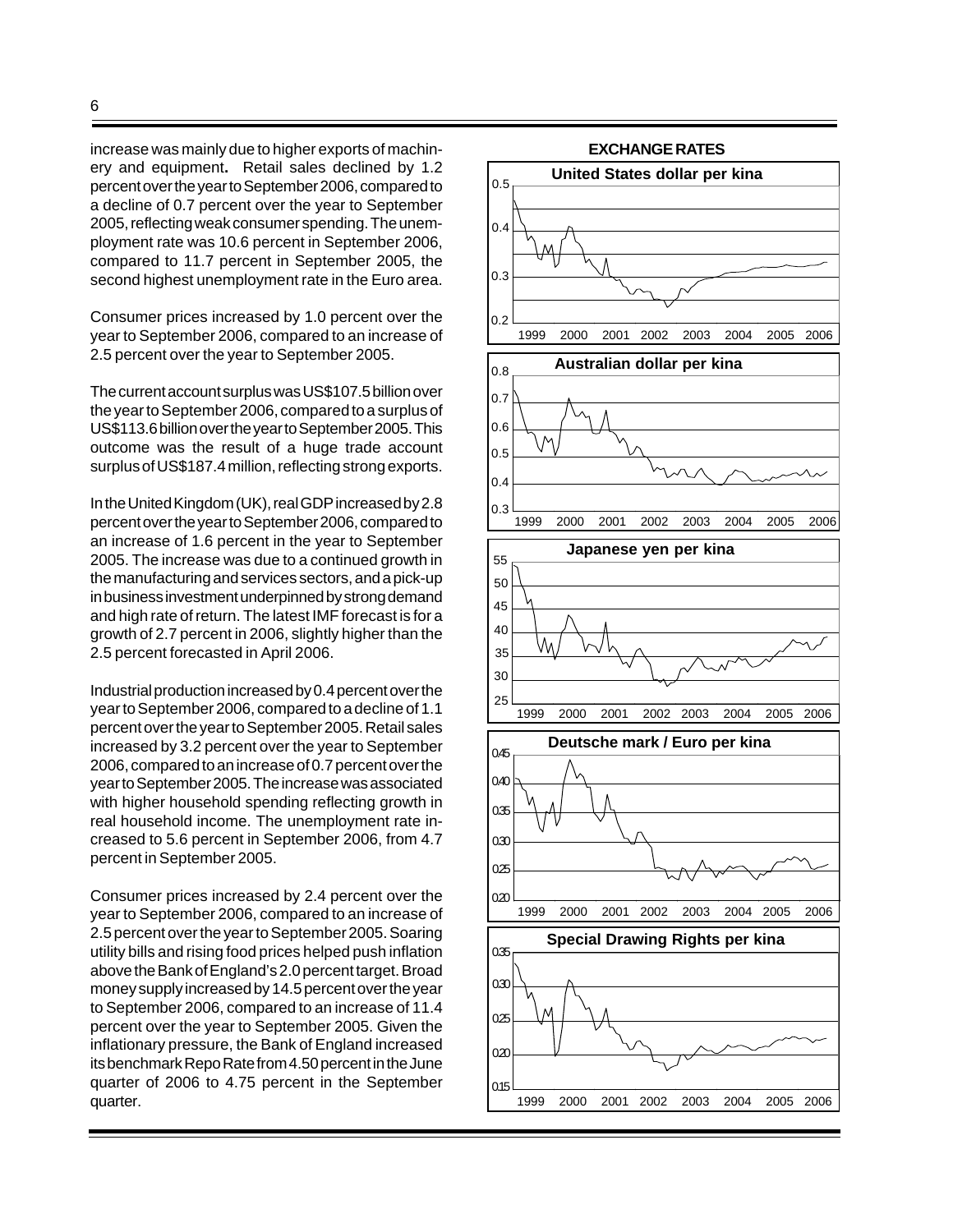The trade account deficit was US\$144.2 billion over the year to September 2006, compared to a deficit of US\$ 116.7 billion over the year to September 2005. The increase was a result of higher import demand.

In Australia, real GDP increased by 2.2 percent over the year to September 2006, compared to an increase of 3.0 percent in the year to September 2005.The slow down was associated with limited spare capacity, tight labour and monetary conditions, the on-going drought that affected the agriculture sector and a decline in industrial production. The latest IMF forecast is for a growth of 3.1 percent in 2006, higher than the 2.9 percent forecasted in April 2006.

Industrial production decreased by 3.0 percent over the year to June 2006, compared to an increase of 0.7 percent over the year to June 2005. The decline was associated with a weak demand due to strong competition from overseas companies. Retail sales increased by 3.2 percent over the year to September 2006, compared to an increase of 1.2 percent over the year to September 2005. The unemployment rate declined to 4.8 percent in September 2006 from 5.1 percent in September 2005.

Consumer prices increased by 3.9 percent over the year to September 2006, compared to an increase of 3.0 percent over the year to September 2005. The increase was mainly associated with higher prices for food, health, transportation, education, and financial and insurance services. Broad money supply increased by 11.2 percent over the year to September 2006, compared to an increase of 9.8 percent over the year to September 2005. Given the risk of inflation, the Reserve Bank of Australia maintained a tight monetary policy and left its cash rate at 5.75 percent in the September quarter of 2006. On 18<sup>th</sup> September 2006, Glenn Stevens replaced Ian Macfarlane as the new Governor of the Reserve Bank of Australia.

The trade account deficit was US\$9.6 billion over the year to September 2006, compared to a deficit of US\$16.1 billion over the year to September 2005, the lowest level in almost five years. The improvement in the trade account was due to high commodity prices and the strong export performance.

During the September quarter of 2006, the US dollar appreciated against all the major currencies except the yen. The quarterly average US dollar exchange rate appreciated by 0.95 percent against the Australian dollar, 0.23 percent against the Euro, and 1.19 percent against the British pound. However, it depreciated by 1.39 percent against the yen.

In the September quarter of 2006, the kina appreciated against the US dollar, euro and the yen, while it appreciated against the Australian dollar and pound sterling. The quarterly average kina exchange rate appreciated by 0.38 percent against the US dollar, 1.83 percent against the yen and 0.17 percent against the euro. However, the average kina exchange rate depreciated by 0.54 percent against the Australian dollar and 0.80 percent against the pound sterling. These movements resulted in the quarterly average Trade Weighted Index (TWI) depreciating by 0.68 percent during the September quarter of 2006.

## **3. EMPLOYMENT**

According to the Bank's Employment Index, the level of employment in the formal private sector, excluding mineral, declined by 2.1 percent in the September quarter of 2006, compared to an increase of 3.9 percent in the June quarter of 2006. By industry, employment declined in all sectors except the wholesale, transportation and financial/business and other services sectors. By region, the level of employment declined in the NCD, Highlands and Islands regions. Over the year to September 2006, the level of employment increased by 4.6 percent.

In the agriculture/forestry/fisheries sector, the level of employment declined by 6.0 percent in the September quarter of 2006, compared to an increase of 3.2 percent in the June quarter of 2006. The decrease reflected the end of the coffee season, the closure of the bech-demer harvesting season, lower production by a major palm oil producer, and reduced casual employment by a logging company and closure of a logging site for another in the Islands region. Over the year to September 2006, the level of employment increased by 3.4 percent.

In the building and construction sector, the level of employment declined by 2.3 percent in the September quarter of 2006, compared to an increase of 17.2 percent in the June quarter of 2006. The decline reflected the completion of construction work on various projects around the country, including a town market redevelopment, airport fencing project, activi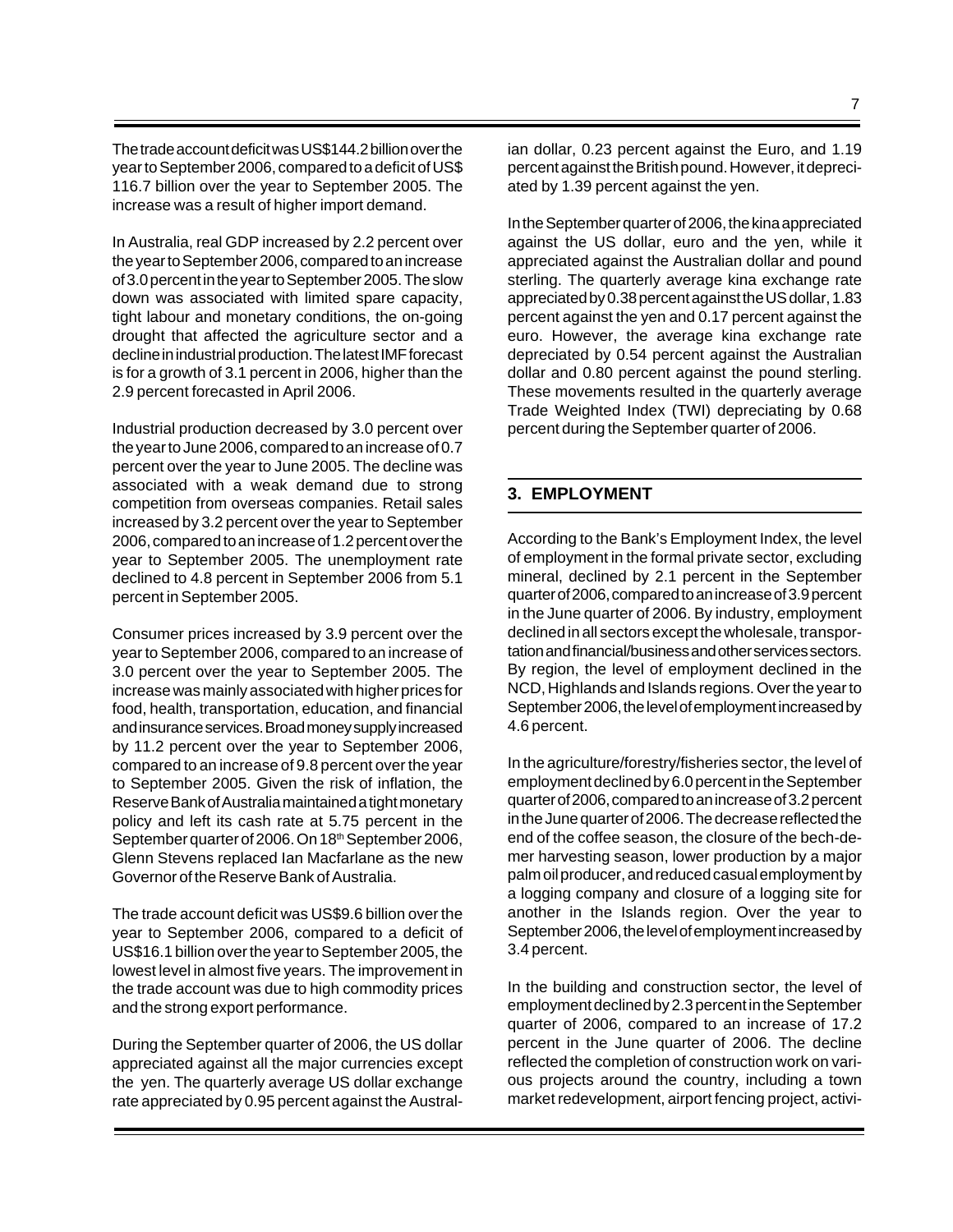ties at mine sites and the lay-off of causal employees. Over the year to September 2006, the level of employment increased by 13.3 percent.

In the manufacturing sector, the level of employment declined by 2.1 percent in the September quarter of 2006, compared to an increase of 2.7 percent in the June quarter of 2006. The decrease was due to the completion of harvesting for coffee and sugar, the outsourcing of sales activities by a major poultry manufacturer, down-sizing of operations by a logging company, lay-off of casual employees and natural decline through resignations and terminations. Over the year to September 2006, the level of employment increased marginally by 0.6 percent.

In the retail/wholesale sector, the level of employment decreased marginally by 0.8 percent in the September quarter of 2006, compared to 2.0 percent in the June quarter of 2006, with lower employment in the retail sector. The decline in the retail sector reflected the closure of a retailer, the destruction by fire of another, and the closure of branches in the Highlands region by a major retailer. In the wholesale sector, a marginal increase in employment reflected the take-over of a wholesale operation previously not included in the survey and recruitment of casual labour for the festive season. Over the year to September 2006, the level of employment increased by 4.8 percent.

In the transportation sector, the level of employment increased by 4.0 percent in the September quarter of 2006, compared to 0.7 percent in the June quarter of 2006. The increase was due to higher employment by the air and land transportation companies. Over the year to September 2006, the level of employment increased by 4.7 percent.

In the financial/business and other services sector, the level of employment increased by 2.1 percent in the September quarter of 2006, compared to 6.2 percent in the June quarter of 2006. The increase reflected higher employment by security firms, hotels and restaurants, as well as expansion of operations into other centers and activities. Over the year to September 2006, the level of employment increased by 8.5 percent.

By region, employment declined in the NCD, High-



lands and Islands regions, while it increased in the other regions. In the NCD, the level of employment decreased marginally by 0.9 percent in the September quarter of 2006, compared to an increase of 3.9 percent in the June quarter of 2006. The decline was in all sectors except the manufacturing, wholesale and transportation sectors. The decline in the building and construction sector mainly reflected the end of a contract at a mine site by an NCD-based company. Lower employment levels by motor dealers contributed to the decline in the retail sector. The decline in the financial/business and other services sector was due to the lay-off of trainee employees, and reduced employment by accounting firms and a restaurant. Over the year to September 2006, the level of employment increased by 6.4 percent.

In the Highlands region, the level of employment declined by 7.2 percent in the September quarter of 2006, compared to an increase of 12.5 percent in the June quarter of 2006. There were declines in the agriculture, manufacturing, wholesale, retail, and transportation sectors. The declines mainly reflected the end of the coffee season. The reduction in the transportation sector was also due to the down-sizing of operations by a third-level airline and a road transportation company. Over the year to September 2006, the level of employment increased by 2.1 percent.

In the Islands region, the level of employment decreased by 3.0 percent in the September quarter of 2006, compared to an increase of 3.5 percent in the June quarter of 2006. The decrease was in the retail/

<sup>3</sup> The dotted vertical line indicates a break in series from 2002. See "For the Record" in the March 2003 QEB on page 31 and the September 2005 QEB on page 29.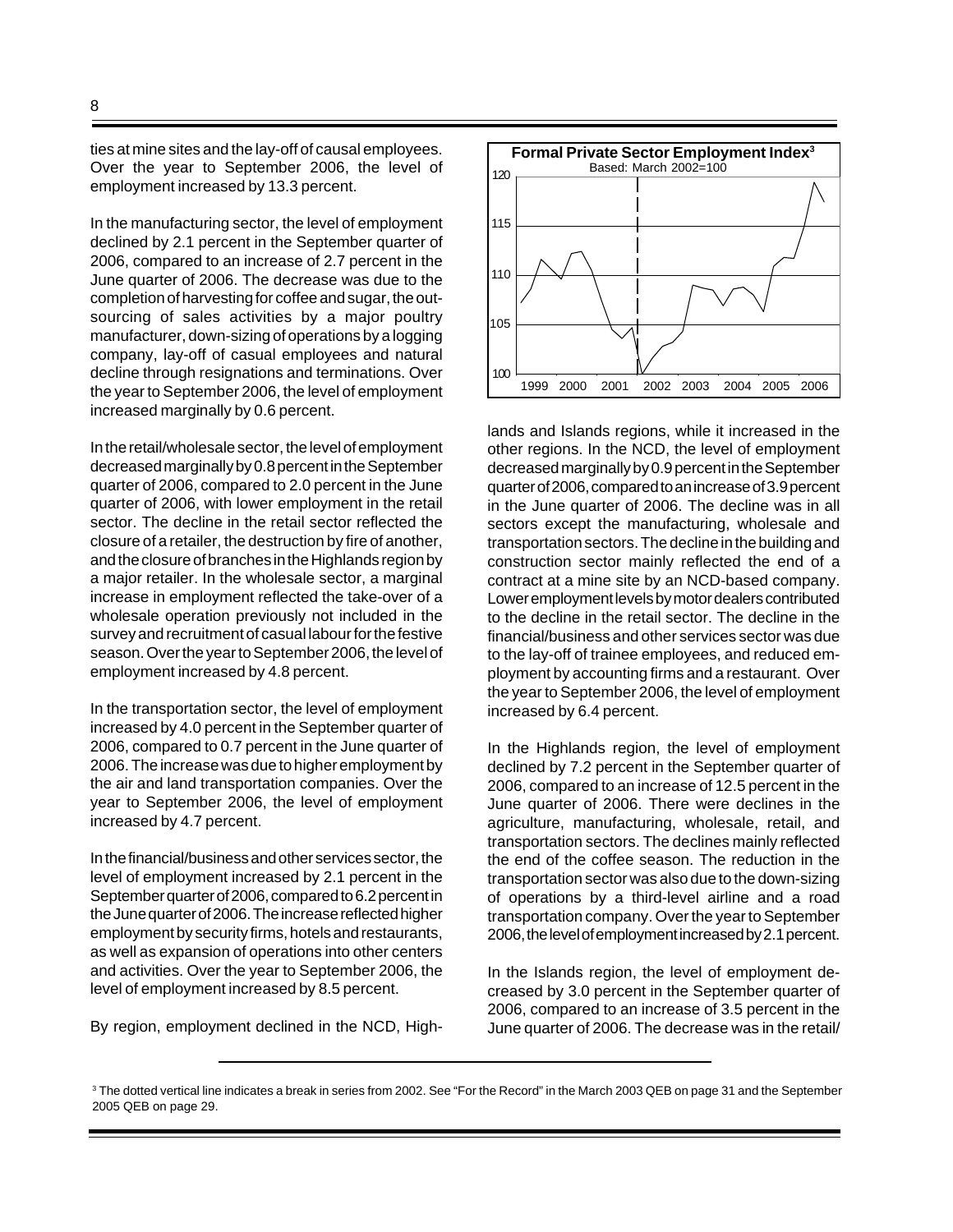wholesale and agriculture/forestry sectors. Lower employment in the retail/wholesale sector was due to reduced operations by a wholesale company, while the closure of a logging operation and reduced activity by a major palm oil company contributed to the decline in the agriculture/forestry sector. Over the year to September 2006, the level of employment increased by 3.9 percent.

In the Morobe region, the level of employment increased by 1.3 percent in the September quarter of 2006, compared to 1.6 percent in the June quarter of 2006. There were increases in the agriculture/forestry/ fisheries, wholesale, transportation and financial/business and other services sectors. The increase in the agriculture/forestry/fisheries sector reflected higher employment by a fishing company, while the increase in the wholesale sector was due to expansion by a wholesale company following a take-over. Higher employment in the transportation sector was due to increases by a sea transportation company. Higher employment in the financial/business and other services partly reflected increased employment by real estate companies. Over the year to September 2006, the level of employment increased by 6.1 percent.

In the Southern region, the level of employment grew marginally by 0.7 percent in the September quarter of 2006, compared to 3.5 percent in the June quarter of 2006. The increase was in the transportation, agriculture/forestry/fisheries, retail and financial/business and other sectors. The increase in the agriculture/forestry/ fisheries sector reflected higher casual employment and new contracts for logging companies. Higher casual employment, expansion of business and increased employment by hotels accounted for the increase in the financial/business and other services sector. Over the year to September 2006, the level of employment increased by 10.4 percent.

In the Momase region, the level of employment increased by 0.5 percent, compared to a marginal decline of 0.1 percent in the June quarter of 2006. The increase was in the agriculture/forestry/fisheries and financial/business and other services sectors. The increase in the agriculture/forestry/fisheries sector reflected increased activity by logging companies, while higher employment by a restaurant contributed to the increase in the financial/business and other services sector. Over the year to September 2006, the level of employment increased marginally by 0.2 percent.

## **4. CONSUMER PRICE INDEX**

The headline inflation rate, as measured by the Consumer Price Index (CPI), was 3.3 percent in the September quarter of 2006, compared to 1.6 percent in the June quarter of 2006. The outcome was due to higher prices in all expenditure groups, except the clothing and footwear, transport and communication, and miscellaneous expenditure groups. By region all urban areas recorded increases in prices, except Rabaul. The annual headline inflation rate was 5.3 percent in the September quarter of 2006, compared to 2.3 percent in the June quarter of 2006.

The CPI for the 'Food' expenditure group increased by 5.6 percent in the September quarter of 2006, compared to 3.0 percent in the June quarter of 2006. The increase was driven by fruits and vegetables prices which increased by 31.5 percent during the September quarter. Prices for cereals, and meat and fish rose by 1.0 percent and 0.8 percent, respectively. The group contributed 2.3 percentage points to the overall quarterly movement in the CPI.

The CPI for the 'Rents, council charges, fuel and power' expenditure group increased by 4.5 percent in the September quarter of 2006, compared to 1.3 percent in the June quarter of 2006. The rise was due to higher prices of fuel, power, and council charges. The group contributed 0.2 percentage points to the overall quarterly movement in the CPI.

The CPI for the 'Drinks, tobacco and betelnut' expenditure group increased by 4.3 percent in the September quarter of 2006, compared to a marginal increase of 0.2 percent in the June quarter of 2006. The increase reflected higher betelnut and soft drink prices, which more than offset a decline in prices of alcoholic drinks. The group contributed 0.9 percentage points to the overall quarterly movement in the CPI.

The CPI for the 'Household equipment and operations' expenditure group increased marginally by 0.9 percent in the September quarter of 2006, compared to 2.3 percent in the June quarter of 2006. The increase was due to higher prices of non-durable goods, which offset declines in the prices of durable and semi-durable goods. The group did not contribute any percentage points to the overall quarterly movement in the CPI.

The CPI for the 'Clothing and footwear' expenditure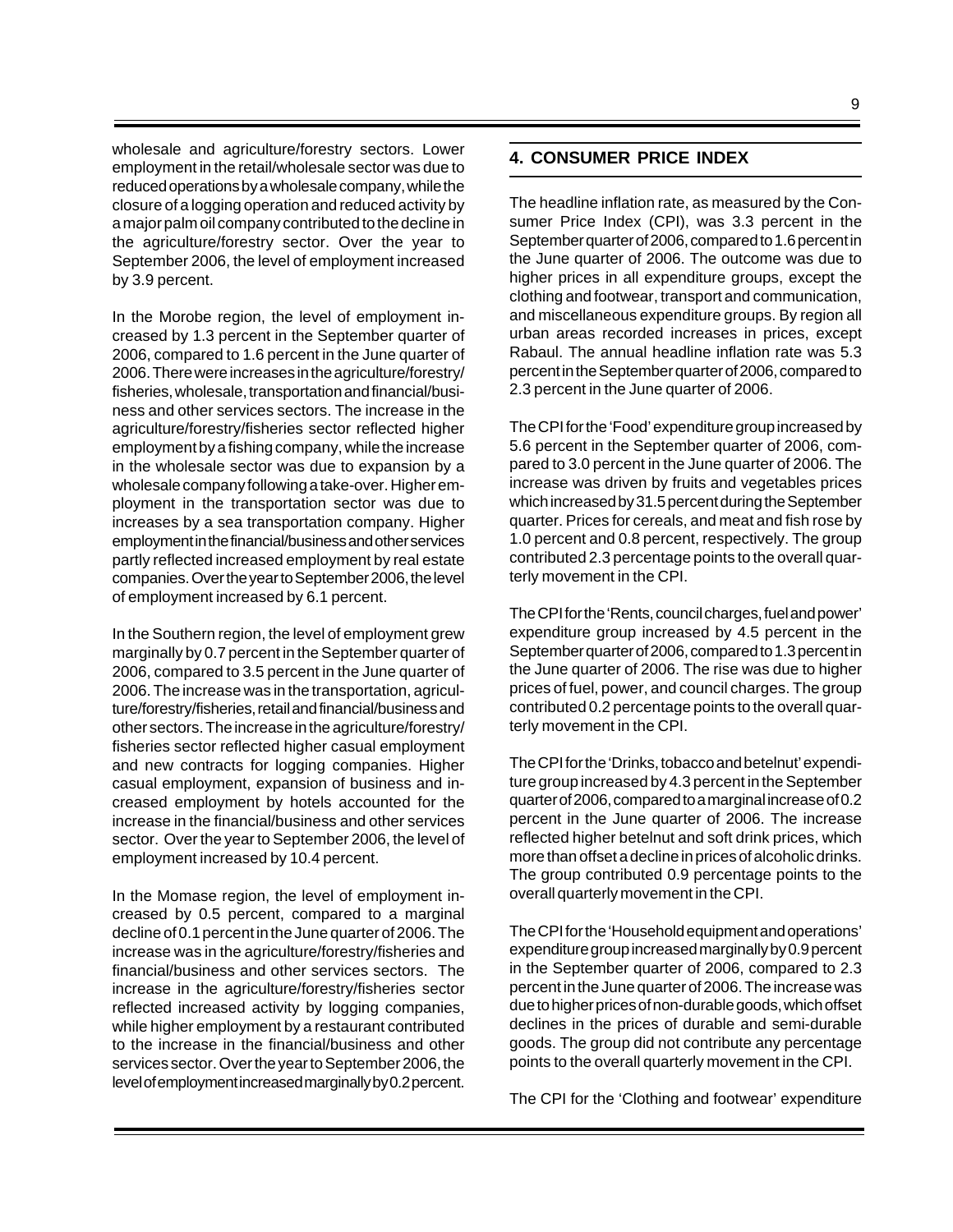

group decreased by 2.8 percent in the September quarter of 2006, compared to an increase of 1.3 percent in the June quarter of 2006. The decline was due to lower prices for men's, boy's, girl's, women's and other clothing. The group contributed negative 0.2 percentage points to the overall quarterly movement in the CPI.

The CPI for the 'Miscellaneous' expenditure group decreased by 1.7 percent in the September quarter of 2006, compared to an increase of 0.7 percent in the June quarter of 2006. The decline was the result of lower prices for medical and health care, as well as for entertainment and cultural items. The group contributed negative 0.1 percentage points to the overall quarterly movement in the CPI.

The CPI for the 'Transport and communication' expenditure group decreased marginally by 0.3 percent in the September quarter of 2006, compared to 0.6 percent in the June quarter of 2006. Lower prices for motor vehicle purchases more than offset higher prices for motor vehicle operations. There were no changes in airline, PMV and taxi fares and telephone and postal charges. The group did not contribute to the overall quarterly movement in the CPI.

By urban areas, all surveyed centers recorded increases in the June quarter of 2006 except Rabaul. In Goroka, prices increased by 8.6 percent in the September quarter of 2006, compared to an increase of 1.3 percent the June quarter. In Lae, prices increased by 4.0 percent in the September quarter of 2006 after a decline of 0.2 percent in the June quarter. In Port Moresby, prices increased by 2.9 percent in the September quarter of 2006, following an increase of 1.3 percent in the June quarter. In Madang, prices increased by 0.9 percent in the September quarter of 2006 compared to 8.6 percent in the June quarter, while in Rabaul, prices declined by 0.1 percent in the September quarter of 2006 compared to a similar decline in the June quarter.

In Goroka, higher prices for betelnut, soft drinks, cigarettes and tobacco, fruits and vegetables, other food items, petrol, and other expenditure items contributed to the increase. In Lae, higher prices were recorded in all expenditure groups except the clothing and footwear, household equipment and operation and transport and communications groups. The increase in Port Moresby was due to higher prices in all expenditure groups except the drinks, tobacco and betelnut, clothing and footwear, and household equipment and operations expenditure groups. In Madang, there were higher prices in all expenditure groups except the household equipment and operations and miscellaneous groups. In Rabaul, the decrease was due to lower prices in the food and household, equipment and operations expenditure groups.

The exclusion-based inflation measure was negative 0.2 percent in the September quarter of 2006, compared to 0.9 percent in the June quarter of 2006. Trimmed mean inflation was 0.5 percent in the September quarter of 2006, compared to 0.7 percent in the June quarter of 2006.

## **5. EXPORT COMMODITIES REVIEW**

The total value of merchandise exports in the September quarter of 2006 was K3,157 million, 23.6 percent higher than in the corresponding quarter of 2005. There were increases in the export values of gold, copper, crude oil, cocoa, palm oil, tea, rubber, forestry and marine products, which more than offset declines in the values of coffee, copra, copra oil, refined petroleum and other non-mineral export products. Mineral export receipts, excluding crude oil were K2,036.9 million and accounted for 64.5 percent of total merchandise exports in the September quarter of 2006, compared to K1,245.7 million or 48.8 percent in the corresponding quarter of 2005. Crude oil exports totalled K617.0 million and accounted for 19.5 percent of total merchandise exports in the September quarter of 2006, compared to K614.1 million or 24.0 percent of total merchandise exports in the corresponding quarter of 2005.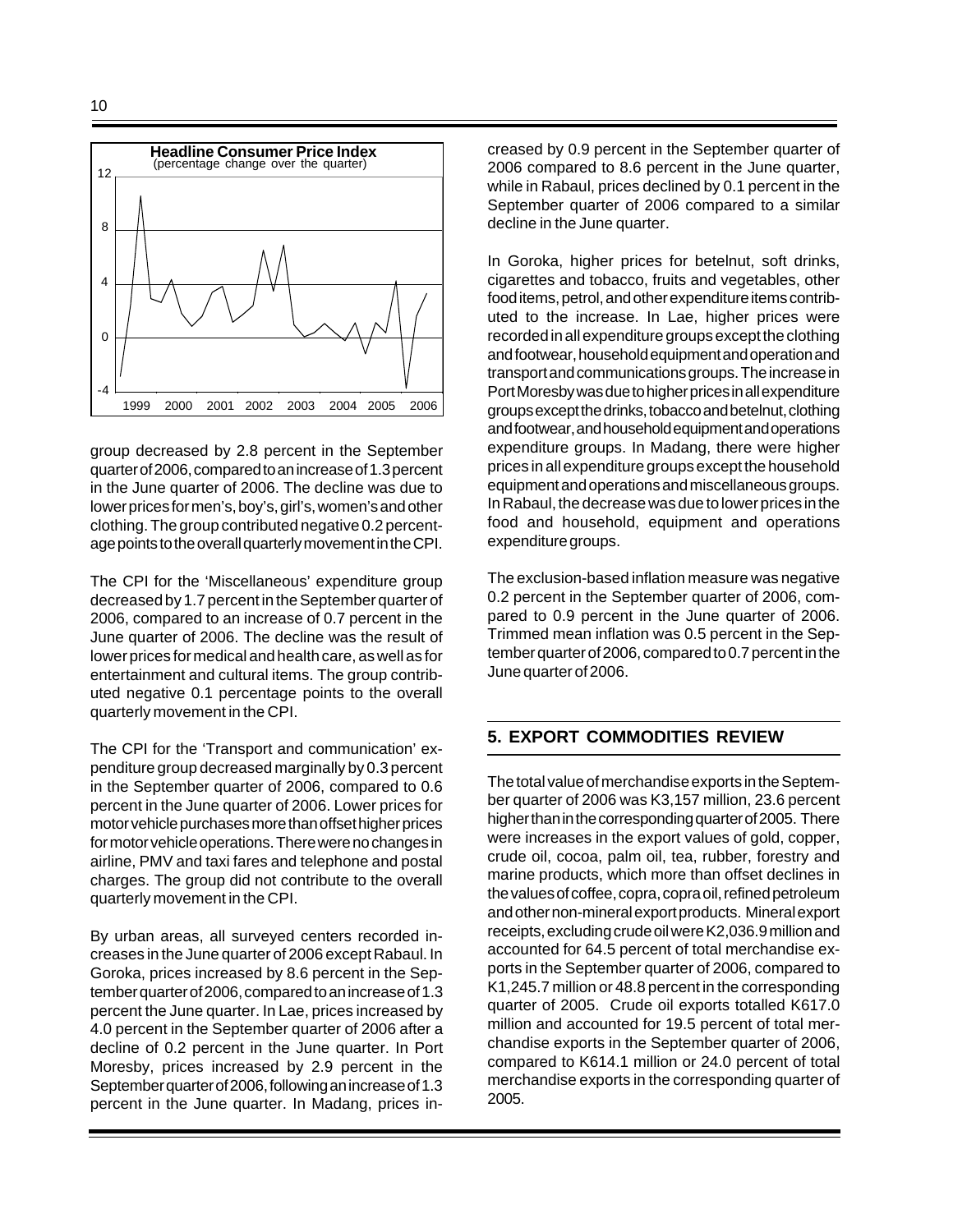The value of agricultural, marine products and other non-mineral exports, excluding forestry and refined petroleum product exports was K366.8 million and accounted for 11.6 percent of total merchandise exports in the September quarter of 2006, compared to K447.6 million or 17.5 percent of total merchandise exports in the corresponding quarter of 2005. Forestry product exports were K121.4 million and accounted for 3.9 percent of total merchandise exports in the September quarter of 2006, compared to K115.5 million or 4.5 percent in the corresponding quarter of 2005. Refined petroleum product exports were K14.9 million and accounted for 0.5 percent of total merchandise exports in the September quarter of 2006, compared to K131.1 million or 5.1 percent in the corresponding quarter of 2005.

The weighted average price of Papua New Guinea's exports was 48.1 percent higher in the September quarter of 2006, compared to the corresponding quarter of 2005. There was a 59.7 percent increase in the weighted average price of mineral exports, with higher kina prices of gold, copper and crude oil. For the agricultural, logs and marine products exports, the weighted average price increased by 3.0 percent and was accounted for by higher kina prices of cocoa, tea, rubber, log and marine exports. Excluding logs, the weighted average price of agricultural and marine product exports increased by 3.2 percent in the September quarter of 2006, compared to the corresponding period of 2005.

#### **Mineral Exports**

Total mineral export receipts were K2,653.9 million in the September quarter of 2006, an increase of 42.7 percent from the corresponding quarter of 2005. The increase was due to higher prices of all mineral exports, combined with an increase in the volume of copper.

Gold export volumes in the September quarter of 2006 was 13.1 tonnes, a decline of 28.0 percent from the corresponding quarter of 2005. This outcome was due to lower production of high grade ore from the Lihir mine, combined with declines from the Porgera and Tolukuma mines. These more than offset increased production from the Ok Tedi and Kainantu mines. The average free on board (f.o.b.) price received for Papua New Guinea's gold exports was K55.2 million per tonne during the September quarter of 2006, 39.9 percent higher than in the corresponding period of 2005. The increase is mainly attributed to higher international prices during the quarter. The average gold price at the London Metal Exchange was US\$622 per fine ounce in the September quarter of 2006, an increase of 41.8 percent compared to the corresponding quarter of 2005. The increase was due to higher demand from investors for gold-based investments as a safe haven investment after increased volatility of prices in the equity markets, and the uncertainty surrounding the US dollar and other major currencies. The increase in export price more than offset the decline in export volume, resulting in export receipts of K723.2 million in the September quarter of 2006, an increase of 0.7 percent from the corresponding quarter of 2005.

Copper export volumes in the September quarter of 2006 was 56.4 thousand tonnes, an increase of 21.0 percent from the corresponding quarter of 2005**.** This outcome was due to increased shipment of copper ore as a result of higher water levels at the Fly river. The average f.o.b. price of Papua New Guinea's copper exports was K23,046 per tonne in the September quarter of 2006, an increase of 106.6 percent from the corresponding quarter of 2005. The increase was mainly attributed to higher international prices, resulting from lower stock levels at the London Metal Exchange, combined with higher demand from Asia, one of the major copper consuming regions. The combined increase in price and volume resulted in export receipts of K1,299.8 million in the September quarter of 2006, an increase of 150.0 percent from the corresponding quarter of 2005.

Crude oil export volumes in the September quarter of 2006 was 2,804.9 thousand barrels, a decline of 17.4 percent from the corresponding quarter of 2005. The decline reflected lower extraction rates and reduced production from the Kutubu, Moran and Gobe oil fields. The average export price of crude oil was K220 per barrel in the September quarter of 2006, an increase of 21.5 percent from the corresponding quarter of 2005. The higher international prices were associated with increased global demand resulting from lower strategic reserve levels in North America, the slow recovery of oil production in Iraq and continued global fears on terrorism. The increase in the export price more than offset the decline in volume resulting in export receipts of K617.0 million in the September quarter of 2006, an increase of 0.5 percent from the corresponding quarter of 2005.

Export receipts from refined petroleum products from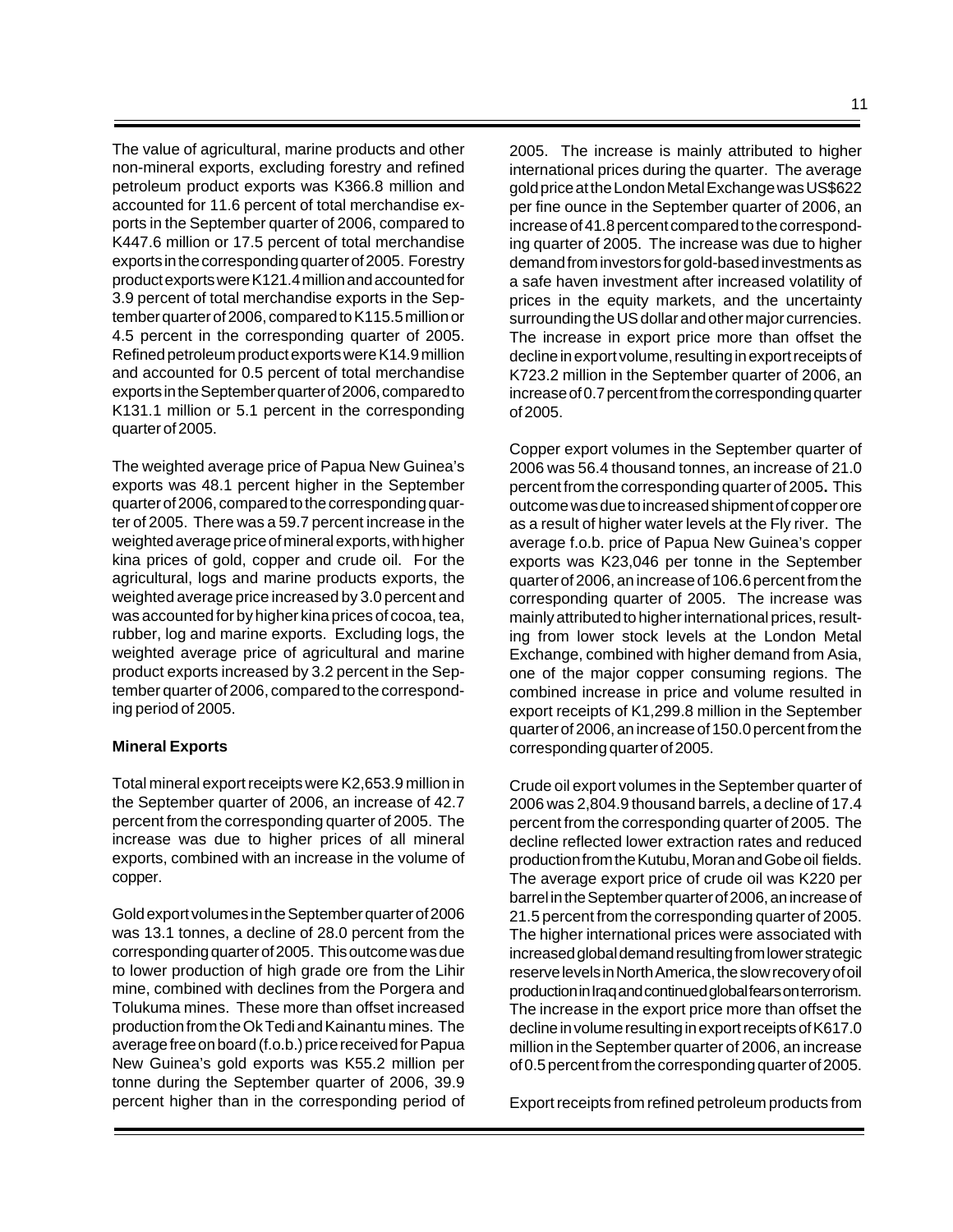the Napanapa Refinery in the September quarter of 2006 was K14.9 million, a decline of 88.6 percent from the corresponding period of 2005. The significant decline was a result of lower production following the shut down of the refinery to undertake capital improvements.

#### **Agriculture, Logs and Fisheries Exports**

Export prices of some agricultural commodities declined in the September quarter of 2006, compared to the corresponding quarter of 2005. Copra prices declined by 17.8 percent, copra oil by 21.9 percent and palm oil by 3.7 percent, while the price of coffee remained stable. Cocoa prices increased by 10.2 percent, tea by 15.2 percent and rubber by 59.5 percent. The average export price of logs was K188 per cubic metre in the September quarter of 2006, an increase of 2.7 percent from the corresponding quarter of 2005. The net effect of these price movements was a 3.0 percent increase in the weighted average price of agricultural, logs and marine export products. Excluding logs, the weighted average price of agricultural and marine export products increased by 3.2 percent in the September quarter of 2006, compared to the corresponding period of 2005.

The volume of coffee exported in the September quarter of 2006 was 17,600 tonnes, a decline of 42.7 percent from the corresponding quarter of 2005. The decline was due to lower production mainly associated with unfavourable weather conditions and deteriorating road infrastructure.The average export price of coffee was K6,545 per tonne in the September quarter of 2006, compared to K6,547 per tonne in the corresponding quarter of 2005. Despite the kina f.o.b. prices remaining stable, international prices declined due to higher world supply following increased output from Brazil and other major producing nations as a result of favourable weather conditions. The decline in volume and the constant price resulted in export receipts of K115.2 million in the September quarter of 2006, a fall of 42.7 percent from the corresponding period of 2005.

The volume of cocoa exported in the September quarter of 2006 was 12,300 tonnes, a decline of 1.6 percent from the corresponding quarter of 2005. The decline was attributed to lower production as a result of unfavourable weather conditions in the major cocoa producing regions. The average export price of cocoa was K4,805 per tonne in the September quarter of 2006, an increase of 10.2 percent from the corresponding period of 2005. This outcome was due to higher

#### **EXPORT COMMODITY PRICES**

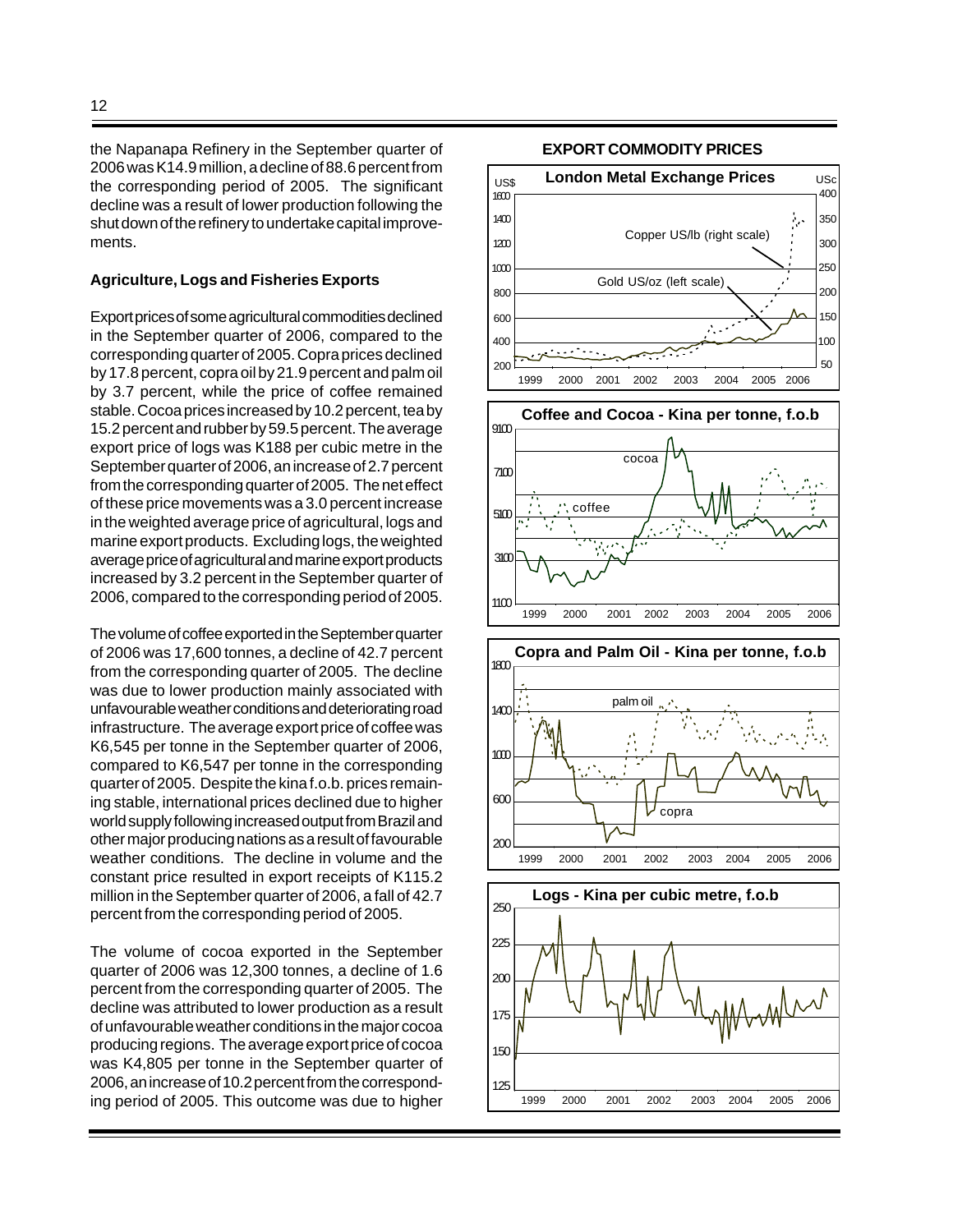international prices resulting from lower supply in the world market as production declined in the Ivory Coast and countries in Asia and Latin America. The increase in export price more than offset the decline in volume resulting in export receipts of K59.1 million in the September quarter of 2006, an increase of 8.4 percent from the corresponding period of 2005.

The volume of copra exported in the September quarter of 2006 was 1,400 tonnes, a decline of 76.3 percent from the corresponding quarter of 2005. The decline was attributed to lower production and exports from the major copra producing regions. The average export price for copra was K571 per tonne in the September quarter of 2006, a decline of 17.8 percent from the corresponding quarter of 2005. This outcome was mainly due to lower international prices, resulting from higher production from the Philippines and Indonesia, two of the world's major copra producers. The combined decline in price and volume resulted in export receipts of K0.8 million in the September quarter of 2006, a decline of 80.5 percent from the corresponding period of 2005.

The volume of copra oil exported in the September quarter of 2006 was 9,200 tonnes, a decline of 11.4 percent from the corresponding period of 2005. The decline was mainly due to lower quantities of copra purchased by the two domestic copra mills for processing and exporting. The average export price of copra oil was K1,337 per tonne in the September quarter of 2006, a decline of 21.9 percent from the corresponding period of 2005. The decline was due to lower international prices resulting from increasing copra production from the Philippines and Indonesia, two of the world's major copra producers, combined with an increase in supply of other edible oils in the world market. The combined decline in the price and volume resulted in an export value of K12.3 million in the September quarter of 2006, a decline of 30.9 percent from the corresponding period of 2005.

The volume of palm oil exported in the September quarter of 2006 was 93,300 tonnes, an increase of 68.4 percent from the corresponding period of 2005. The increase was due to higher production following the commencement of harvesting from new estates combined with increased shipment from the major palm oil producing regions. The average export price of palm oil was K1,135 per tonne in the September quarter of 2006, a decline of 3.7 percent from the corresponding quarter of 2005. The decline reflected lower international prices associated with higher production from Malaysia and Indonesia, two of the world's major producers, combined with an increase in supply of other edible oils in the world market. The increase in export volume more than offset the decline in price resulting in an export value of K105.9 million in the September quarter of 2006, an increase of 62.2 percent from the corresponding period of 2005.

The volume of tea exported in the September quarter of 2006 was 1,600 tonnes, the same as in the corresponding quarter of 2005. The average export price of tea was K3,313 per tonne in the September quarter of 2006, an increase of 15.2 percent from the corresponding period of 2005. The increase in price resulted in an export value of K5.3 million in the September quarter of 2006, an increase of 15.2 percent from the corresponding period of 2005.

The volume of rubber exported in the September quarter of 2006 was 1,000 tonnes, a decline of 9.1 percent from the corresponding period of 2005. The decline was attributed to lower production resulting from unfavourable weather conditions combined with deteriorating road infrastructure. The average export price was K5,800 per tonne in the September quarter of 2006, an increase of 59.5 percent from the corresponding period of 2005. The increase was associated with higher international prices as a result of lower supply in the world market. The increase in export price more than offset the decline in volume resulting in an export value of K5.8 million in the September quarter of 2006, an increase of 45.0 percent from the corresponding period of 2005.

The volume of logs exported in the September quarter of 2006 was 596,000 cubic metres, an increase of 18.7 percent from the corresponding period of 2005. This outcome was mainly attributed to higher production and shipment from major logging projects due to favourable weather conditions. The average export price of logs was K188 per cubic metre in the September quarter of 2006, an increase of 2.7 percent from the corresponding period of 2005. The increase was due to higher international prices reflecting lower supply of tropical hardwoods in the world market. The combined increase in price and volume resulted in export receipts of K112.2 million in the September quarter of 2006, an increase of 21.8 percent from the corresponding period of 2005.

The value of marine products exported was K20.2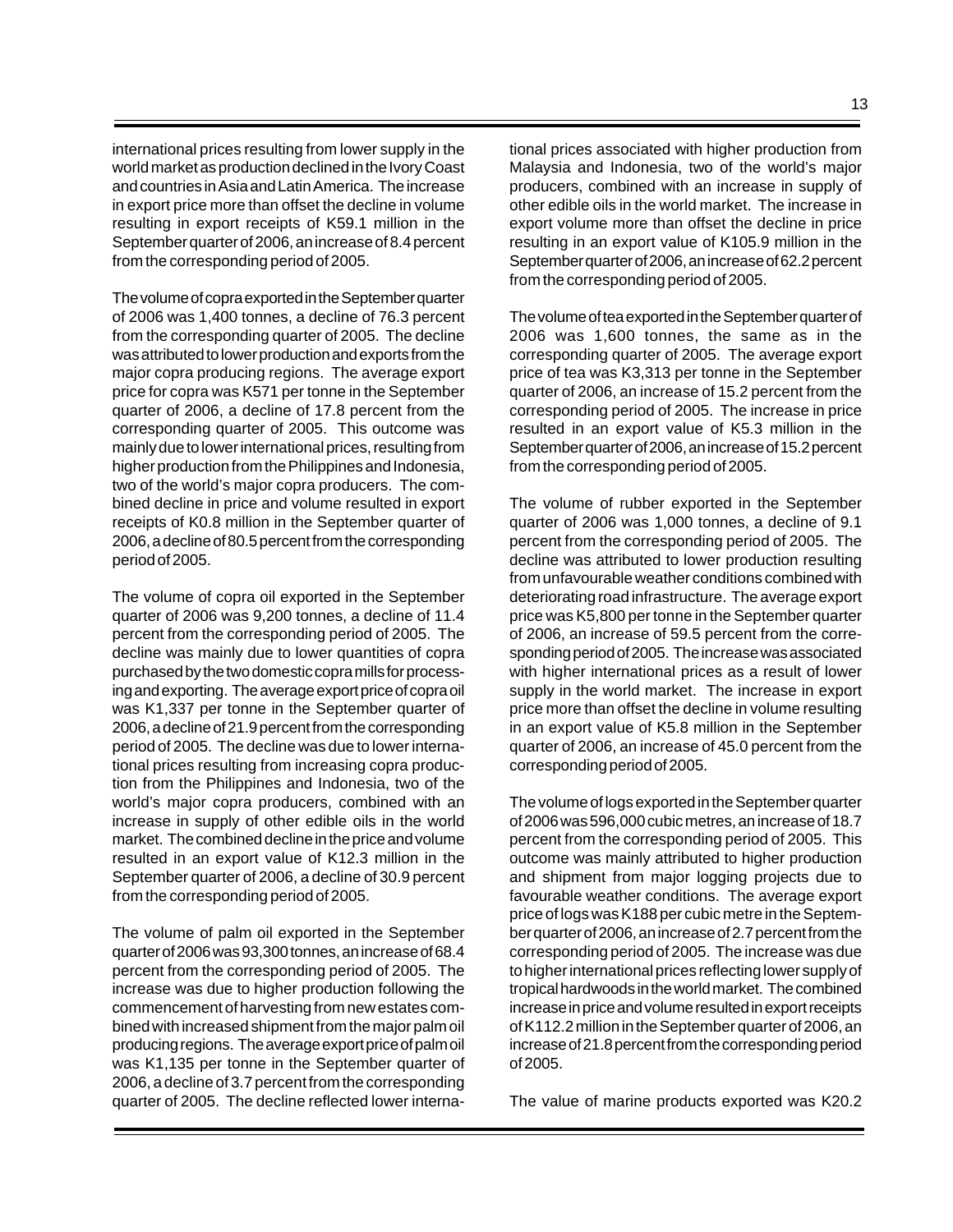million in the September quarter of 2006, an increase of 25.5 percent from the corresponding period of 2005. This outcome was a result of an increase in export price, which more than offset the decline in volume.

## **6. BALANCE OF PAYMENTS**

The overall surplus in the balance of payments for the nine months to September 2006 was K1,536 million, compared to a deficit of K11 million in the corresponding period of 2005. This outcome was the result of an improvement in the current account surplus combined with a net inflow in the capital and financial accounts.

The surplus in the current account was attributed to a higher trade surplus, which more than offset higher net service and income payments and lower net transfer receipts. The improvement in the capital and financial accounts was due to a net inflow in the financial account. This reflected drawdowns from short term money market instruments, a drawdown in foreign currency account balances of the mineral companies and lower net loan repayments by the Government. These more than offset lower foreign direct investment combined with increased investment in financial derivatives and net loan repayments by the private sector. There were no flows recorded in the capital account during the period.

The trade account recorded a surplus of K5,449 million in the nine months to September 2006, an increase of 48.2 percent from the corresponding period of 2005. The higher surplus was due to an increase in the value of merchandise exports, which more than offset an increase in merchandise imports. The value of merchandise exports in the nine months to September 2006 was K9,584 million, an increase of 31.5 percent from the corresponding period of 2005. The increase was attributed to higher values of gold, copper, crude oil, cocoa, palm oil, tea, rubber, logs and marine product exports.

The value of merchandise imports was K4,135 million in the nine months to September 2006, an increase of 14.5 percent from the corresponding period of 2005. The increase was due to higher imports by all sectors. Imports by the mining sector increased by 14.2 percent to K790 million in the nine months to September



4 The dotted vertical lines indicate a break in series from 2002. See "For the Record" in the March 2002 QEB on page 29.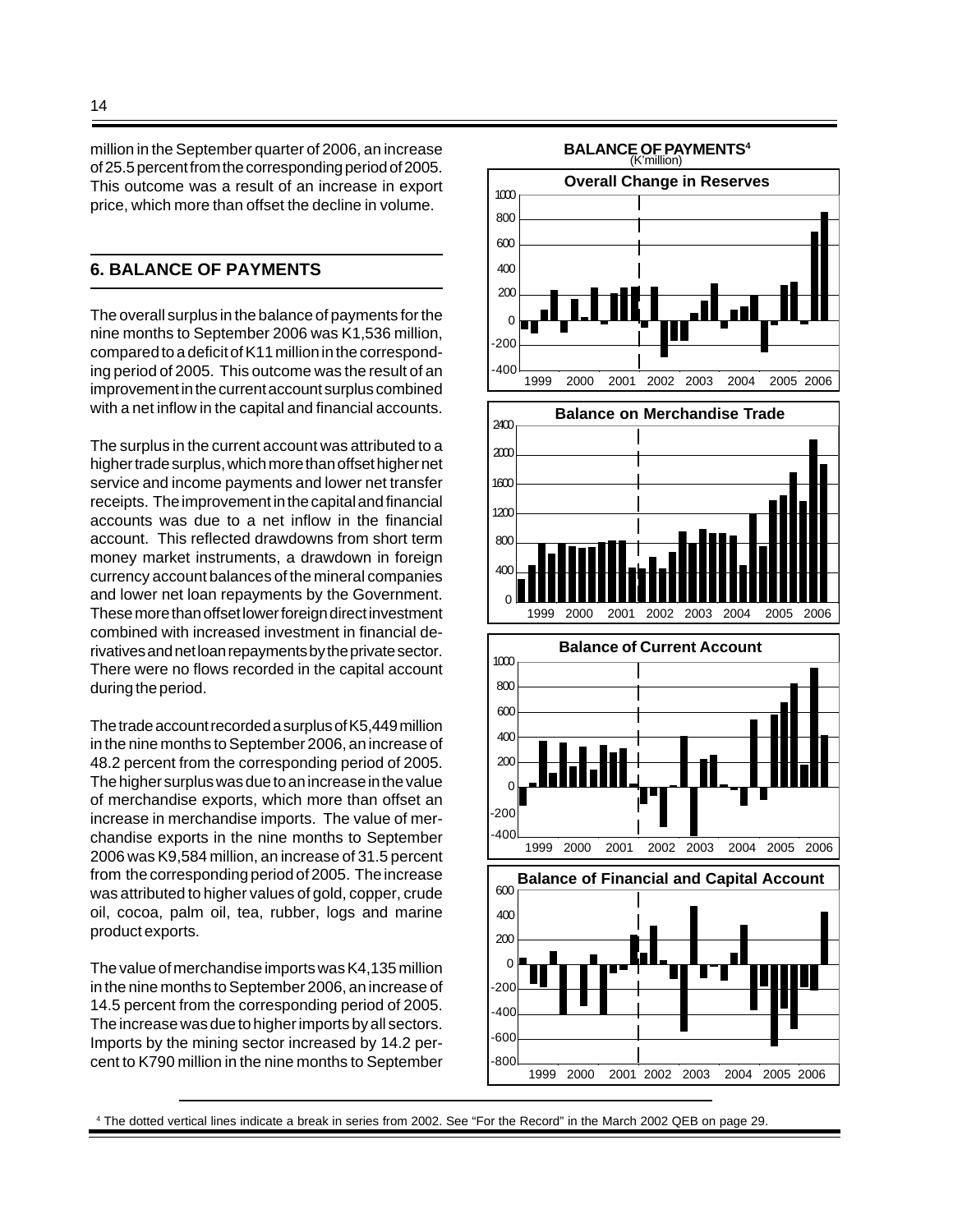2006, compared to the corresponding period of 2005. The increase reflected higher capital expenditures undertaken by the Ok Tedi, Lihir and Hidden Valley mines. Petroleum sector imports increased by 27.3 percent to K340 million in the nine months to September 2006, compared to the corresponding period of 2005. This was due to higher capital expenditures reflecting continued drilling at the South East (SE) Mananda, Moran and Gobe oil projects. General imports increased by 13.4 percent to K3,005 million in the nine months to September 2006, compared to the corresponding period of 2005.

The deficit in the services account was K2,557 million in the nine months to September 2006, an increase of 27.0 percent from the corresponding period of 2005. The higher deficit was due to an increase in service payments for transportation associated with higher imports, education, other financial, communication, other business and refining and smelting services. These more than offset higher service receipts by resident companies.

The deficit in the income account was K1,994 million in the nine months to September 2006, an increase of 57.6 percent from the corresponding period of 2005. This outcome was due to higher payments for compensation of employees, dividend and interest on foreign loans, which more than offset higher income receipts.

The surplus in the transfers account was K640 million in the nine months to September 2006, a decline of 15.6 percent from the corresponding period of 2005. This outcome was due to lower transfer receipts for superannuation funds, family maintenance, tax and licensing fees. These more than offset increased receipts of gifts and grants and transfer payments.

As a result of these developments in the trade, services, income and transfers accounts, the current account recorded a surplus of K1,538 million in the nine months to September 2006, compared to a lower surplus of K1,159 million in the corresponding period of 2005.

The capital account recorded no transactions in the nine months to September 2006, the same as in the corresponding period of 2005.

The surplus in the financial account was K39 million in the nine months to September 2006, compared to a deficit of K1,175 million in the corresponding period of 2005. The outcome reflected portfolio investment of K130 million from drawdowns of short-term money market instruments. This combined with a drawdown in foreign currency account balances of mineral companies and lower net loan repayment by the government more than offset net outflows for financial derivatives instruments and higher net loan repayments by the private sector.

In the September quarter of 2006, the balance of payments recorded an overall surplus of K862 million, compared to a surplus of K278 million in the corresponding quarter of 2005.

The value of merchandise exports was K3,157 million in the September quarter of 2006, an increase of 23.6 percent from the corresponding quarter of 2005. The increase was due to higher values of gold, copper, crude oil, cocoa, palm oil, tea, rubber, logs and marine product exports.

The value of merchandise imports was K1,291 million in the September quarter of 2006, an increase of 16.3 percent from the corresponding quarter of 2005. This outcome reflected higher imports in all sectors. Mining sector imports increased by 51.5 percent to K294 million in the September quarter of 2006, compared to the corresponding quarter of 2005. The increase was due to higher capital expenditures undertaken by the Ok Tedi, Lihir and Hidden Valley mines. Imports by the petroleum sector increased by 39.6 percent to K127 million in the September quarter of 2006, compared to the corresponding quarter of 2005, mainly associated with continued drilling at the South East (SE) Mananda, Moran and Gobe oil projects. General imports increased by 5.5 percent to K870 million in the September quarter of 2006, compared to the corresponding quarter of 2005.

The deficit in the services account was K887 million in the September quarter of 2006, an increase of 44.2 percent from the corresponding quarter of 2005. The higher deficit was due to increased service payments for transportation associated with higher imports, insurance, computer and information, communication, other business, refining and smelting and other services, combined with lower service receipts by resident companies.

The deficit in the income account was K687 million in the September quarter of 2006, a significant increase of 100.3 percent from the corresponding quarter of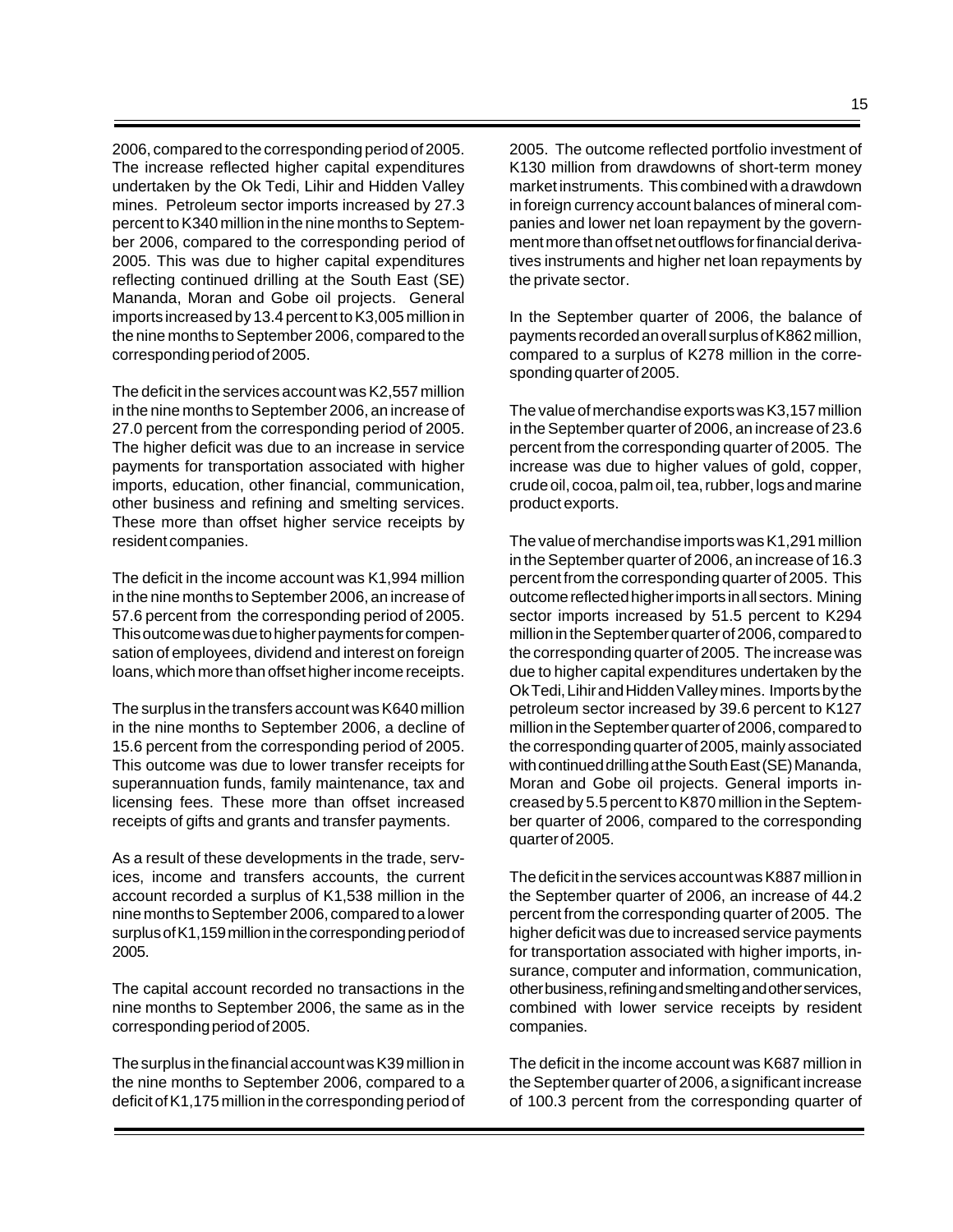2005. This outcome was due to increased compensation of employees and dividend payments by resident companies, which more than offset higher income receipts.

The surplus in the transfers account was K118 million in the September quarter of 2006, a decline of 38.2 percent from the corresponding quarter of 2005. This outcome resulted from lower receipts of superannuation funds, family maintenance, gifts and grants, tax and licensing fees, combined with higher transfer payments.

As a result of these developments in the trade, services, income and transfers accounts, the current account recorded a surplus of K410 million in the September quarter of 2006, compared to a surplus of K678 million in the corresponding quarter of 2005.

The capital account recorded no transactions during the September quarter of 2006, the same as in the corresponding period of 2005.

The financial account recorded a surplus of K421 million in the September quarter of 2006, compared to a deficit of K349 million in the corresponding period of 2005. This outcome was due to a net inflow in other investments reflecting a drawdown of foreign currency account balances of the mineral companies, redemption of money market instruments and lower net loan repayments by the Government. These more than offset net outflows for direct and financial derivative investments reflecting equity withdrawal by a mineral company and investment in financial derivative instruments, respectively.

The level of gross foreign exchange reserves at the end of September 2006 was K3,903.8 (US\$1,296.1) million, sufficient for 8.5 months of total and 11.7 months of non-mineral import cover.

## **7. MONETARY DEVELOPMENTS**

#### **INTEREST RATES AND LIQUIDITY**

The Bank of Papua New Guinea maintained a neutral monetary policy stance during the September quarter

of 2006, with the Kina Facility Rate (KFR) kept unchanged at 6.0 percent. The dealing margin for the Repurchase Agreements (Repos) was further reduced by 0.50 percent to 150 basis points on both sides of the KFR in September in order to realign domestic interest rates to the KFR. Domestic interest rates increased slightly during the quarter. The 28-day CBB rate increased from 3.49 percent to 3.87 percent between the end of June and September 2006, whilst the 63-day CBB rate increased from 3.77 percent to 3.97 percent during the same period. The weighted average deposit rates quoted by commercial banks on wholesale deposits (K500,000 and above) also followed a similar trend between the end of June and September 2006. The 30 days deposit rate increased from 2.09 percent to 3.18 percent, 90 days from 1.74 percent to 2.78 percent, and 180 days from 1.76 percent to 2.99 percent, whilst the 60 days rate declined from 2.30 percent to 2.25 percent. The weighted average interest rate on total deposits paid by commercial banks increased from 1.0 percent to 1.1 percent, whilst the weighted average interest rate on total loans declined



 $5$  The dotted vertical lines indicate a break in series from 2002. See "For the Record" in the June 2006 QEB on page 44.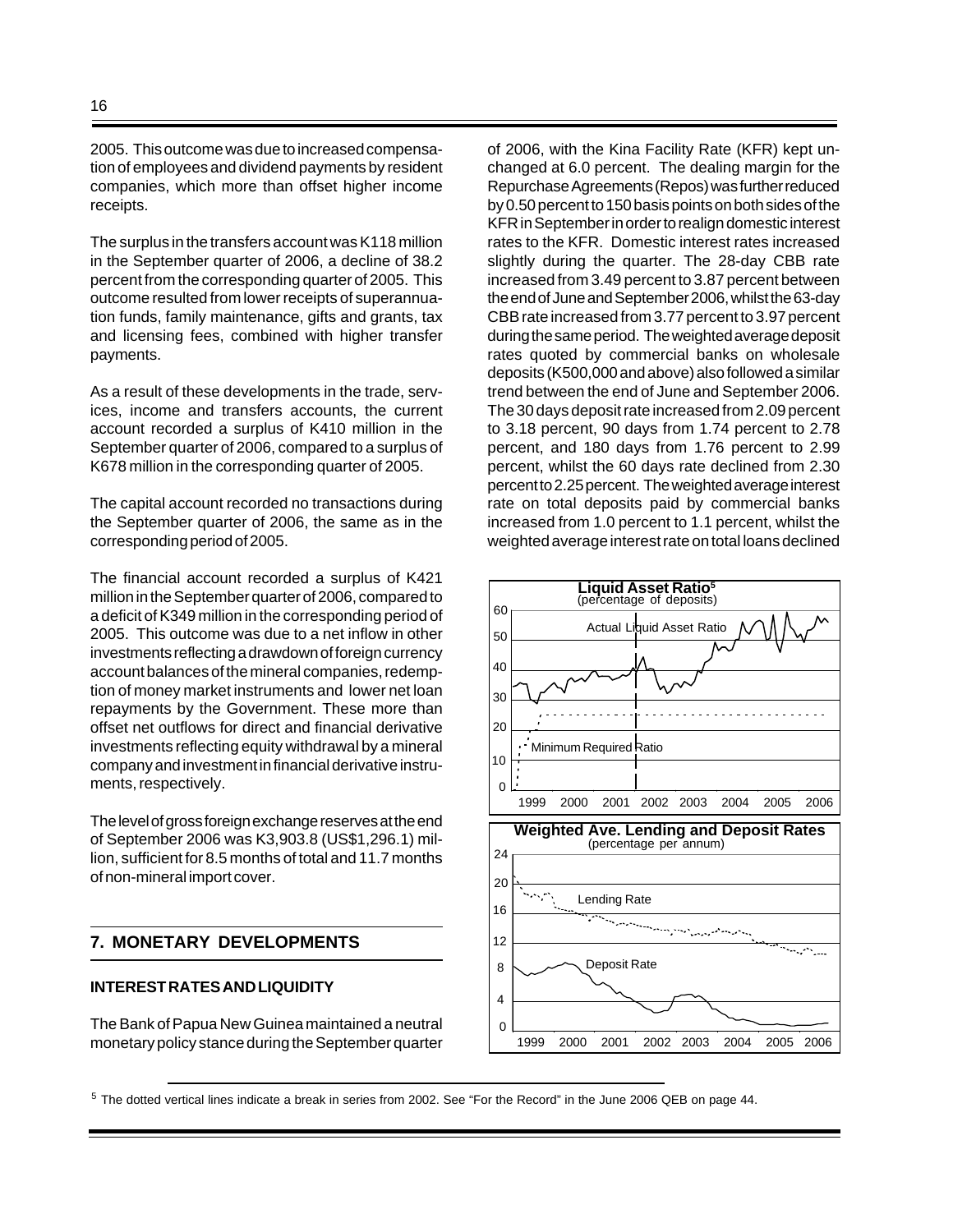

<sup>\*</sup> Break in series. Refer to footnote on page 16.

from 10.5 percent to 10.4 percent. The commercial banks maintained their Indicator Lending Rates (ILR) within the spread of 9.45 percent to 10.70 percent.

The Bank continued to utilise its Open Market Operation (OMO) instruments in the conduct of monetary policy over the September quarter of 2006. As the Government continued to retire Treasury bills during the quarter, the Central Bank used the CBBs and Reverse Repos to sterilise the excess liquidity. Interbank borrowing picked up as a result of the uneven distribution of liquidity among banks. The Cash Reserve Requirement (CRR) and the Minimum Liquid Assets Ratio (MLAR) of commercial banks were maintained at 3.0 percent and 25.0 percent, respectively, over the September quarter of 2006.

Average liquid assets held by Other Depository Corporations (ODCs) increased by 9.6 percent in the September quarter of 2006, compared to an increase of 17.2 percent in the previous quarter, reflecting higher holdings of CBBs.

#### **MONEY SUPPLY**

The average level of broad money supply (M3\*) increased by 8.2 percent in the September quarter of 2006, compared to an increase of 9.0 percent in the June quarter. The outcome was due to increases of 27.7 percent in average net foreign assets of the depository corporations and 3.9 percent in average net private sector credit, which more than offset a decline of 34.3 percent in average net credit to the Central Government. Net domestic credit outstanding, excluding advances to the Central Government and outstanding loans under the Government's Agricultural export commodity price support schemes increased by 3.4 percent in the September quarter of 2006, compared to an increase of 14.1 percent in the June quarter. The average level of monetary base (reserve money) grew by 9.4 percent over the September quarter of 2006, compared to an increase of 5.9 percent in the previous quarter. The increase reflected higher deposits of ODCs at the Central Bank and an increase in currency in circulation.

The decline in average net credit to the Government resulted mainly from increased Government deposits at the Central Bank and a decline in holdings of Government securities by ODCs. This partly reflected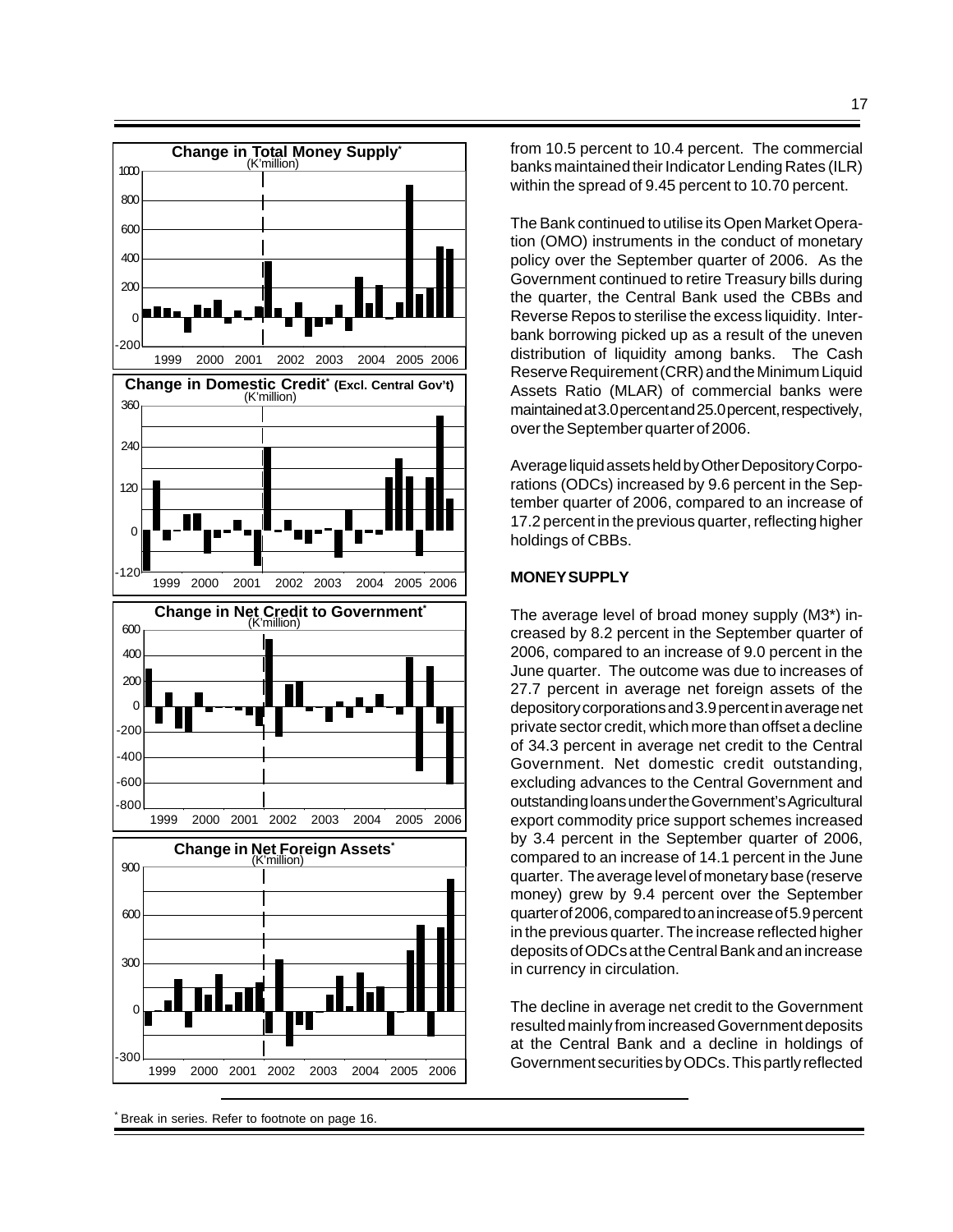

the retirement of Treasury bills by the Government.

The average level of narrow money supply (M1\*) increased by 5.6 percent in the September quarter of 2006, compared to 7.0 percent in the June quarter. There were increases in both currency in circulation and demand (transferable) deposits. The average level of quasi money increased by 11.5 percent during the September quarter of 2006.

The average level of deposits of the ODCs increased by 7.5 percent in the September quarter of 2006 to K5,985.1 million, from K5,569.8 million in the June quarter of 2006. This represents an annualised growth rate of 30.8 percent.

#### **LENDING**

During the September quarter of 2006, total domestic credit extended by depository corporations to the private sector, public non-financial corporations, Provincial and Local Governments, and other financial corporations, increased by K91.4 million to K2,815.0 million, compared to an increase of K329.8 million during the June quarter of 2006. Growth in lending increased by K70.7 million and K20.6 million to the private sector and the public non-financial corporations, respectively. Credit to the private sector was mainly influenced by lending to the building and construction, transport and communication and mining sectors, as well as to forestry, other agriculture and personal loans. There were no repayments under the price support schemes. The annualised growth in domestic credit, excluding Central Government and advances under the price support schemes was 36.2 percent in the nine months to September 2006.

## **8. PUBLIC FINANCE**

Preliminary estimates of the fiscal operations of the National Government for the nine months to September 2006 showed an overall surplus of K1,085.9 million, compared to a surplus of K498.2 million in the corresponding period of 2005. This represents 6.8 percent of nominal GDP. The higher surplus was due to significant mineral tax receipts, which more than offset an increase in expenditure. A Supplementary Budget was introduced in August 2006 to reallocate the surplus revenue of K682.5 million to priority expenditure areas, and achieve a targeted balance budget in 2006.

Total revenue, including foreign grants, during the nine months to September 2006 was K4,266.8 million, 34.3 percent higher than the receipts collected in the corresponding period of 2005. This represents 77.4 percent of the Supplementary Budget revenue for 2006. The increase was attributed to higher collections in most categories of tax revenue, as well as foreign grants.

Total tax revenue amounted to K3,528.7 million, 36.1 percent higher than the receipts collected during the same period in 2005, and represents 86.4 percent of the revised budgeted tax receipts. Direct tax receipts totalled K2,705.1 million, K829.5 million more than the receipts collected over the corresponding period in

<sup>\*</sup> Refer to footnote on page 16 of the June 2006 QEB.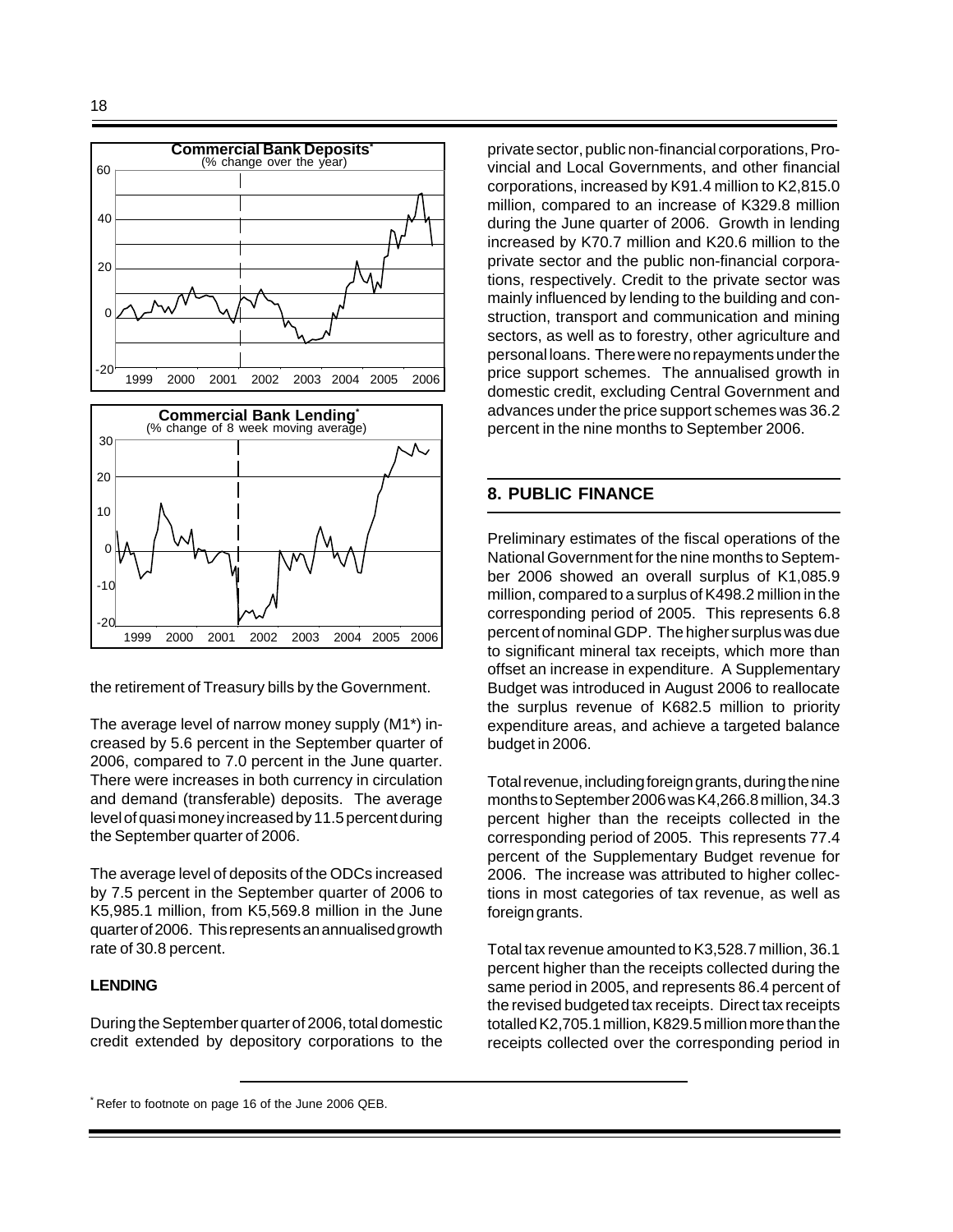19

2005, and represents 88.3 percent of the revised budgeted amount. The increase was due to higher personal, company and other direct taxes. The increase in personal income tax receipts continue to reflect the growth in employment by the private sector combined with increased enforcement by the Internal Revenue Commission (IRC) on collection of arrears. The increase in company tax receipts was due to improved profitability of companies resulting from continued higher mineral and agricultural export prices combined with strong aggregate demand. Other direct taxes increased due to higher receipts from dividend withholding tax, stamp duties and gaming machine turnover tax.

Indirect tax receipts was K823.6 million, 14.8 percent higher than in the corresponding period in 2005, and represents 80.6 percent of the revised budgeted receipts for 2006. The increase reflected higher collections from Goods and Services Tax (GST), excise duties and export tax, which more than offset lower receipts from import duties and other indirect tax. The growth in GST reflected increased collections from companies and higher sales, while the increase in excise duties reflected higher volumes of domestically produced and imported fuels. The decline in other indirect tax receipts was related to lower mining levy.

Total non-tax revenue amounted to K285.7 million, 109.6 percent higher than the amount collected in the corresponding period of 2005, and represents 66.0 percent of the revised budgeted amount for 2006. The increase mainly reflected higher dividend payments by Government statutory bodies. Foreign grants totalled K452.4 million in the nine months to September 2006, 1.0 percent higher than in the corresponding period of 2005, due to increased counterpart funding by the Government for the AusAID funded projects.

Total expenditure over the nine months to September 2006 was K3,180.9 million, 18.7 percent higher than in the corresponding period in 2005, and represents 57.7 percent of the 2006 Supplementary Budget expenditure. The increase was due to both higher recurrent and development expenditures.

Recurrent expenditure during the nine months of 2006 was K2,168.2 million, 13.9 percent higher than in the corresponding period in 2005, and represents 56.7 percent of the 2006 revised budgeted appropriation. From this total, K1,192.2 million relates to National Departmental expenditure, 10.0 percent higher than the amount spent in the corresponding period in 2005, and represents 50.2 percent of the 2006 revised budgeted appropriations. The increase reflects higher purchase of goods and services, disbursement of education subsidies and settlement of court orders. Provincial Government recurrent expenditure was K582.9 million, which is 25.7 percent higher than in the corresponding period in 2005, and represents 78.2 percent of the 2006 revised budgeted amount. The increase was due to higher salaries and wages and conditional grants including grants to village courts and the Autonomous Bougainville Government (ABG). Interest payments totalled K224.1 million, 6.8 percent higher than the amount paid in the corresponding period in 2005, and reflected increased issuance of Inscribed stocks.

Total development expenditure for the nine months to September 2006 was K1,012.7 million, K237.9 million higher than in the corresponding period in 2005, and represents 45.7 percent of the revised budgeted expenditure for 2006. The increase was related to the implementation of the 2006 Development Budget reflecting higher counterpart funding for donor funded projects.

The budget surplus of K1,085.9 million was used to make net overseas loan repayments of K133.5 million and net negative financing of K952.4 million to domestic sources. The net overseas loan repayments comprised of K14.1 million in concessionary, K8.6 million in commercial and K110.8 million in extraordinary loans. Net domestic financing comprised of K308.1 million in loan repayments to other resident sectors reflecting the settlement of cheque floats issued in 2005, and K644.3 million in net deposits with the Central Bank. This more than offset net borrowing by other depository and financial corporations of K63.2 million and K9.1 million, respectively.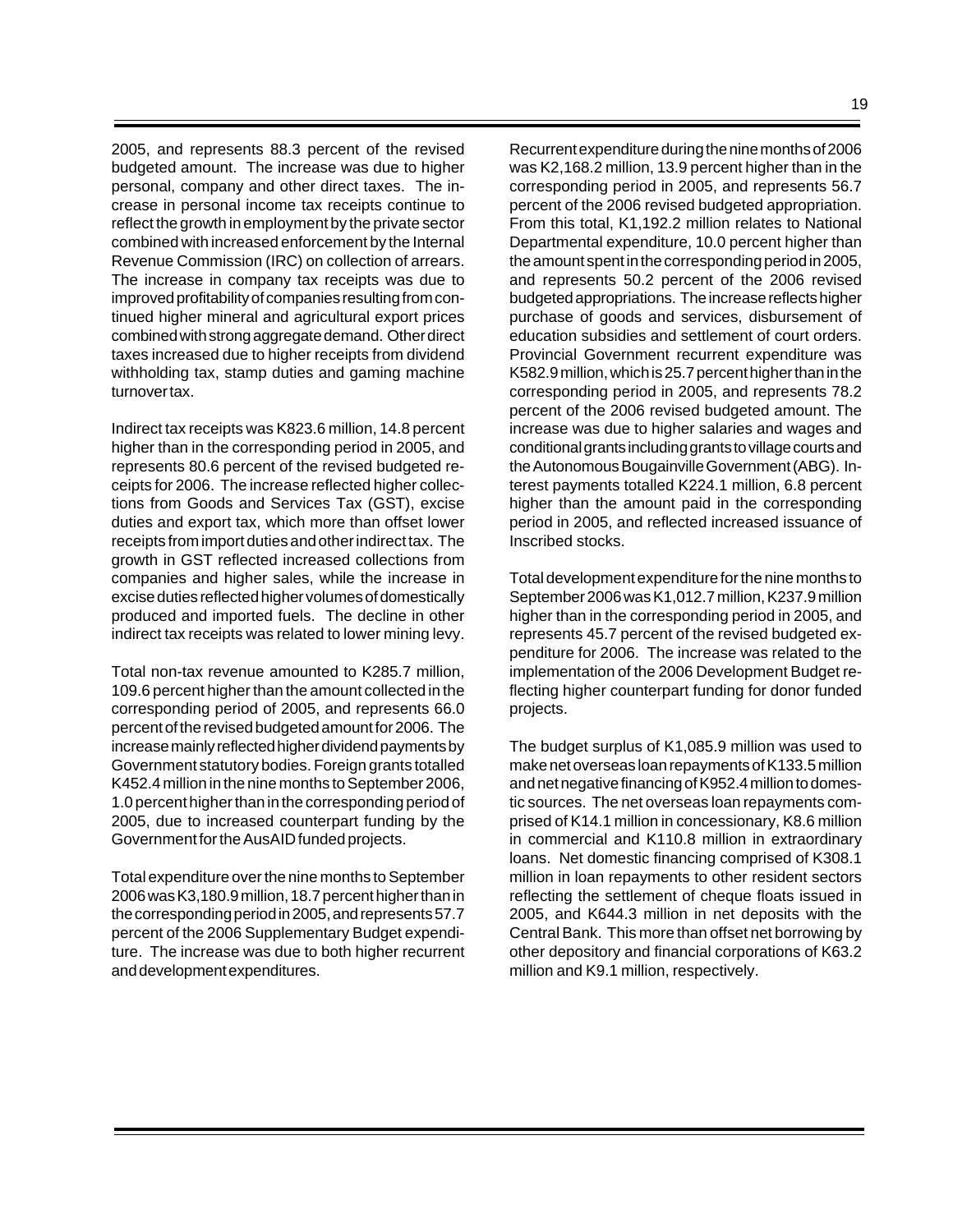## **FOR THE RECORD**

#### **MONTHLY KINA FACILITY RATE ANNOUNCEMENTS**

The Central Bank introduced the Kina Facility Rate (KFR) in February 2001, as an official rate to indicate its stance of monetary policy. The KFR is a monthly rate and any changes to it should translate to changes in market interest rates. Changes to the KFR is based on assessment of economic fundamentals consistent with the overall objective of monetary policy of price stability in the economy. From January 2004, the KFR announced by the Bank were;

| 2004 | 05 January   | Reduced by 100 basis points to 13.00 % |
|------|--------------|----------------------------------------|
|      | 02 February  | Maintained at 13.00 %                  |
|      | 01 March     | Reduced by 100 basis points to 12.00 % |
|      | 05 April     | Reduced by 100 basis points to 11.00 % |
|      | 03 May       | Reduced by 100 basis points to 10.00 % |
|      | 07 June      | Maintained at 10.00 %                  |
|      | 05 July      | Maintained at 10.00 %                  |
|      | 02 August    | Maintained at 10.00 %                  |
|      | 06 September | Reduced by 100 basis points to 9.00 %  |
|      | 02 October   | Reduced by 200 basis points to 7.00 %  |
|      | 01 November  | Maintained at 7.00 %                   |
|      | 06 December  | Maintained at 7.00 %                   |
| 2005 | 03 January   | Maintained at 7.00 %                   |
|      | 01 February  | Maintained at 7.00 %                   |
|      | 01 March     | Maintained at 7.00 %                   |
|      | 04 April     | Maintained at 7.00 %                   |
|      | 02 May       | Maintained at 7.00 %                   |
|      | 06 June      | Maintained at 7.00 %                   |
|      | 04 July      | Maintained at 7.00 %                   |
|      | 01 August    | Maintained at 7.00 %                   |
|      | 05 September | Reduced by 100 basis points to 6.00 %  |
|      | 03 October   | Maintained at 6.00 %                   |
|      | 07 November  | Maintained at 6.00 %                   |
|      | 05 December  | Maintained at 6.00 %                   |
| 2006 | 02 January   | Maintained at 6.00 %                   |
|      | 06 February  | Maintained at 6.00 %                   |
|      | 06 March     | Maintained at 6.00 %                   |
|      | 03 April     | Maintained at 6.00 %                   |
|      | 01 May       | Maintained at 6.00 %                   |
|      | 05 June      | Maintained at 6.00 %                   |
|      | 03 July      | Maintained at 6.00 %                   |
|      | 07 August    | Maintained at 6.00 %                   |
|      | 04 September | Maintained at 6.00 %                   |
|      | 02 October   | Maintained at 6.00 %                   |
|      | 06 November  | Maintained at 6.00 %                   |
|      | 04 December  | Maintained at 6.00 %                   |

For details of the KFR, see Table 6.3 (S33) of the QEB.

KFR announcements prior to January 2004 are reported in various bulletins starting from the March 2001 QEB.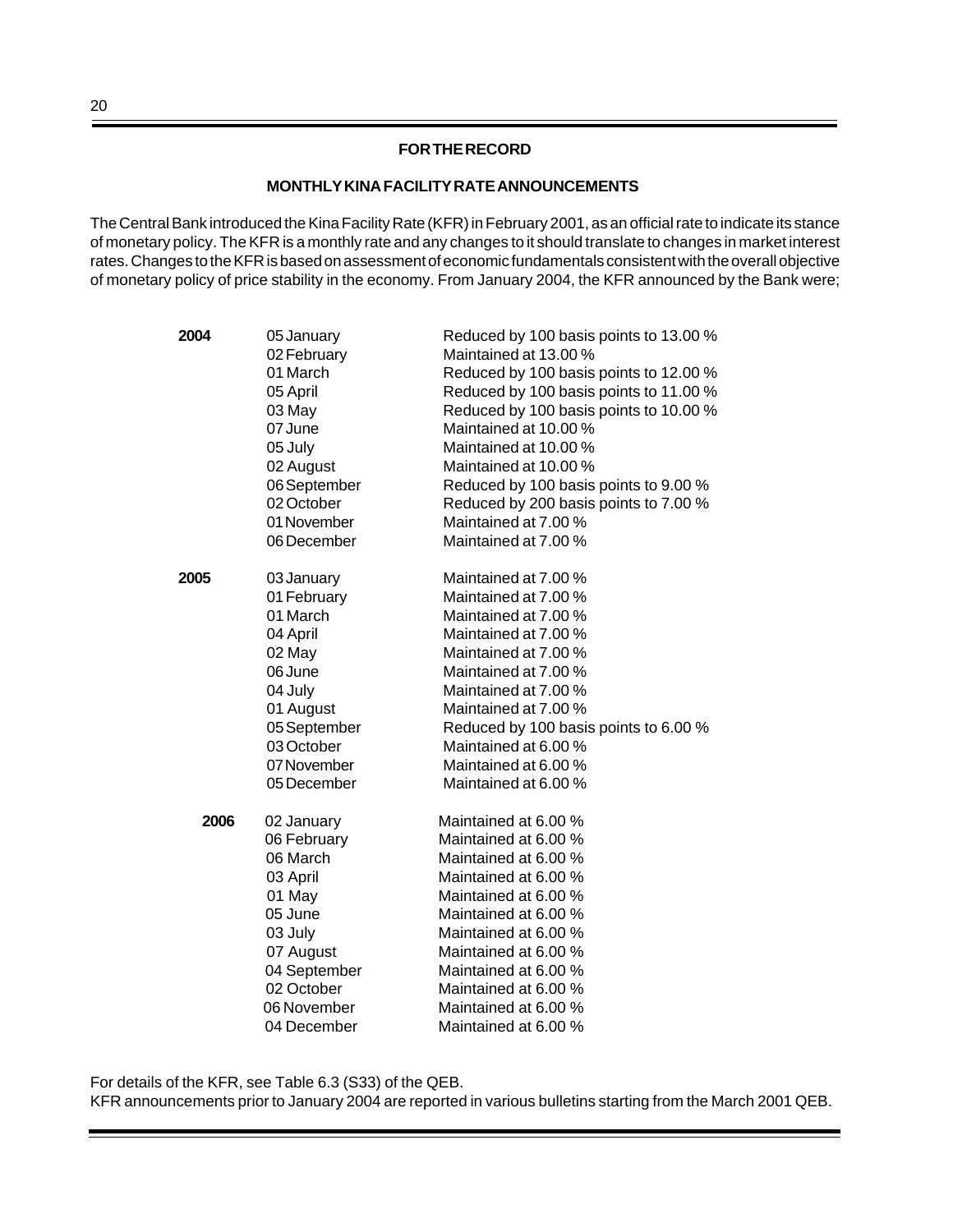#### **GLOSSARY OF TERMS AND ACRONYMS**

| <b>Balance of Payments</b>                 | A statistical statement that systematically summa-<br>rises a country's economic transactions with the rest<br>of the world, over a specific time period. It comprises<br>the Current and Capital and Financial Accounts.                                                                               |
|--------------------------------------------|---------------------------------------------------------------------------------------------------------------------------------------------------------------------------------------------------------------------------------------------------------------------------------------------------------|
| <b>Broad Money Supply (M3*)</b>            | Total volume of money comprising narrow money (M1*)<br>and quasi money in the economy at a point in time. See<br>'narrow' and 'quasi' money.                                                                                                                                                            |
| <b>Cash Reserve Requirement (CRR)</b>      | A requirement imposed on commercial banks to hold<br>cash as a percentage of total deposits and other<br>prescribed liabilities at all times.                                                                                                                                                           |
| <b>Capital Account</b>                     | Records all transactions that involves the receipts or<br>transfers of capital and acquisitions/disposal of non-<br>produced, non-financial assets such as purchase of<br>production facilities, i.e. plants and machinery, etc.                                                                        |
| Central Bank Bill (CBB) <sup>1</sup>       | A monetary policy instrument of the Central Bank used<br>to manage liquidity in the banking system by either<br>injecting or defusing it in order to achieve a desired level<br>of interest rate.                                                                                                       |
| <b>Current Transfers Account</b>           | This account records all foreign transactions that are<br>not transfers of capital and can not be repaid. These<br>includes donations, gifts and grants, superannuation<br>funds and licensing fees.                                                                                                    |
| <b>Exchange Settlement Account (ESA)</b>   | Accounts of the commercial banks with the Central<br>Bank for settlement transactions with each other.                                                                                                                                                                                                  |
| <b>Exclusion-based CPI measure</b>         | An underlying inflation measure which involves zero<br>weighting of volatile sub-groups or items such as fruit<br>& vegetables, betelnut and prices that are largely<br>determined by non-market (seasonal) forces, as well<br>as alcoholic drinks, cigarettes & tobacco, etc. See<br>'Underlying CPI'. |
| <b>Financial Account</b>                   | Records all transactions associated with changes of<br>ownership of foreign financial assets such as holdings<br>of monetary gold, special drawing rights (SDR), claims<br>on non-residents and foreign liabilities.                                                                                    |
| <b>Headline Consumer Price Index (CPI)</b> | A measure of inflation as calculated and published<br>quarterly by the National Statistical Office (NSO),<br>which measures the total price movements in goods<br>and services in the basket.                                                                                                           |

1 (See 'For the Record: p.34 in the 2004 September QEB)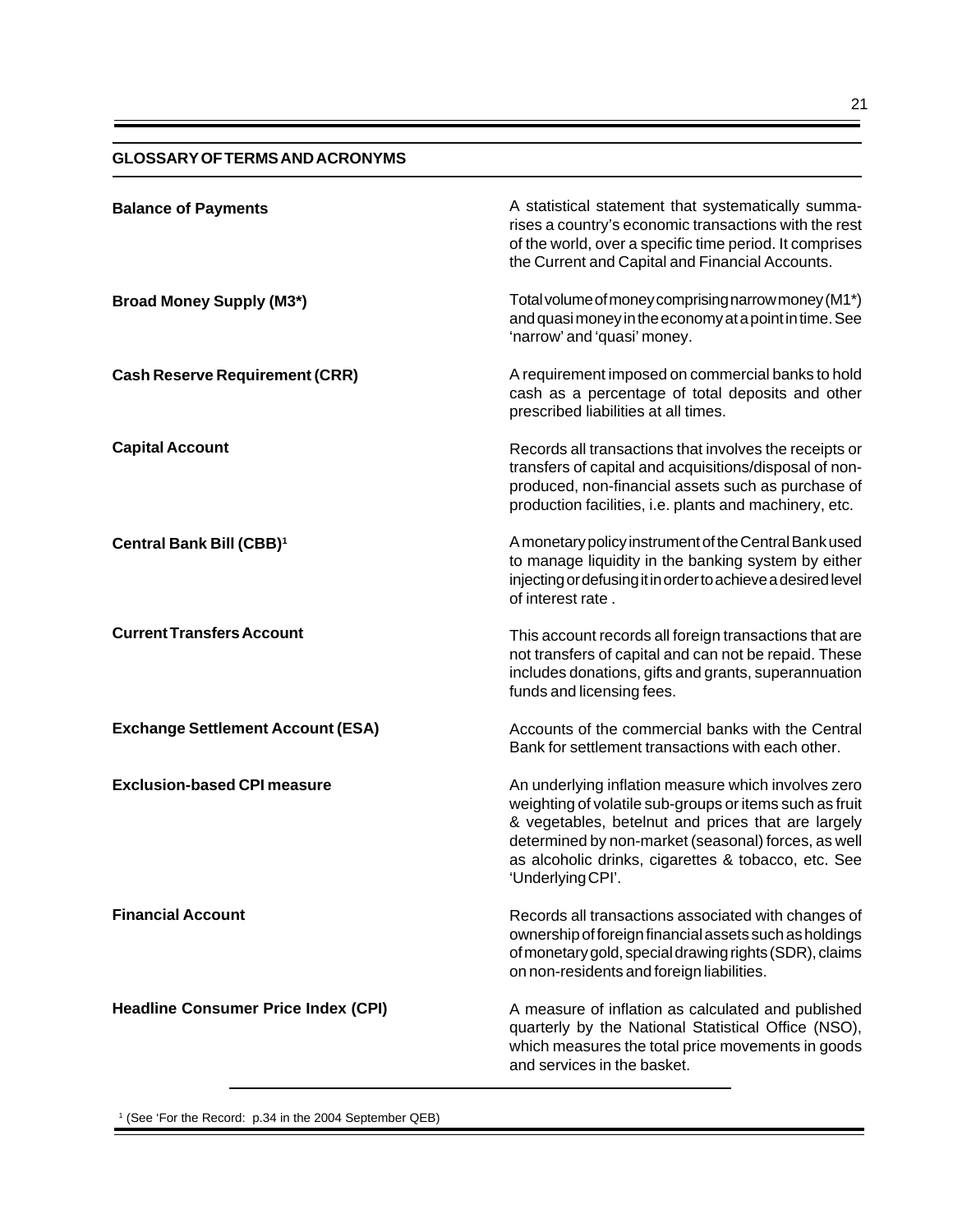| <b>Income Account</b>                    | Records transactions such as compensation of em-<br>ployees, which cover wages, salaries, and other ben-<br>efits in cash and kind, dividends and interest earned on<br>investments between PNG and the other countries.                                 |
|------------------------------------------|----------------------------------------------------------------------------------------------------------------------------------------------------------------------------------------------------------------------------------------------------------|
| <b>Inscribed Stock (bond)</b>            | A Government debt instrument sold to the public for<br>a maturity term of one year or longer for Budget<br>financing.                                                                                                                                    |
| Kina Facility Rate (KFR)                 | Official benchmark rate used by the Bank of Papua<br>New Guinea to signal its monetary policy stance. The<br>KFR is announced monthly by the Governor and<br>published in the newspapers and on the Bank's website.                                      |
| <b>Liquid Assets</b>                     | Assets of the commercial banks, which are near liquid<br>form, comprising cash, ESA balances, Treasury bills<br>and Inscribed stocks less than 3 years to maturity.                                                                                      |
| <b>Minimum Liquid Asset Ratio (MLAR)</b> | A prudential requirement imposed by the Central Bank<br>on commercial banks to hold liquid assets as a<br>percentage of total deposits and other prescribed<br>liabilities at all times.                                                                 |
| <b>Monetary Base</b>                     | Comprised of currency held by the public and liquidity<br>assets of the commercial banks, including deposits<br>held with the Central Bank under the Repurchase<br>Agreement Facility (RAF) or Repos.                                                    |
| <b>Narrow Money</b>                      | A component of total money supply that is considered<br>liquid or can be converted easily to cash on demand,<br>and comprises of currency in circulation (held outside<br>the banking system) and demand deposits.                                       |
| <b>Open Market Operations (OMO)</b>      | Operations of liquidity management conducted by the<br>Central Bank with commercial banks and other finan-<br>cial intermediaries involving Government securities,<br>CBB, Repos and foreign exchange trading to influence<br>short-term interest rates. |
| Over the year CPI                        | Percentage change in the CPI of a quarter compared<br>to the corresponding quarter of the previous year (Also<br>called 'annual' CPI).                                                                                                                   |
| <b>Portfolio Investment</b>              | Investments, mainly in equity and debt securities such<br>as bonds and notes, money market debt instruments<br>and financial derivatives, as well as long-term debt,<br>equity and securities.                                                           |
| <b>Quasi Money</b>                       | A component of total money supply that is not easily<br>convertible to cash on demand and comprises of<br>savings and term deposits.                                                                                                                     |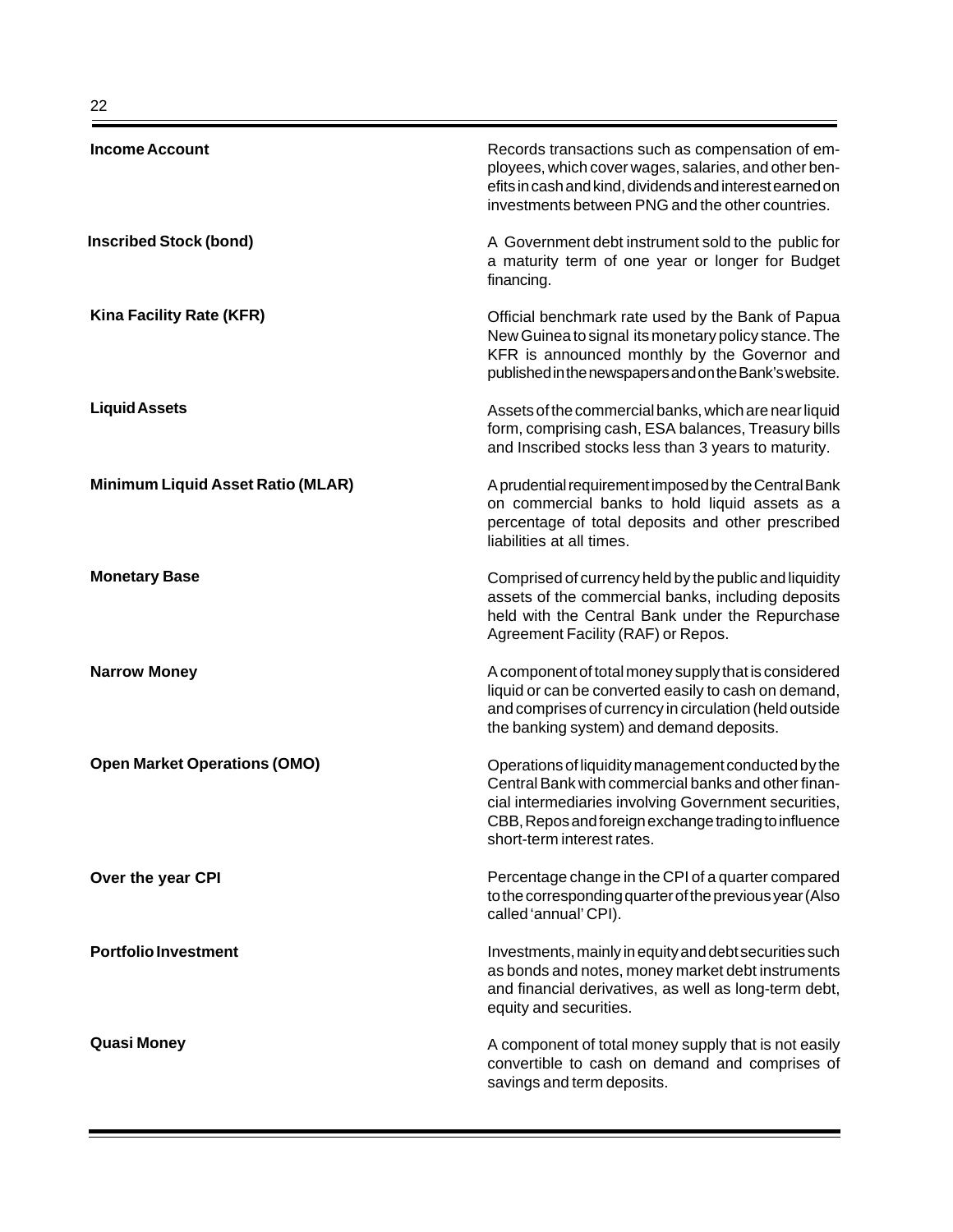| <b>Repurchase Agreement Facility (RAF)</b>                        | A money market instrument used by Bank of PNG to<br>lend to or borrow from the commercial banks, for<br>liquidity management, and is unwound on maturity.<br>The terms range from overnight to 14 days and can be<br>collateralised, for instance, using Treasury bills. |
|-------------------------------------------------------------------|--------------------------------------------------------------------------------------------------------------------------------------------------------------------------------------------------------------------------------------------------------------------------|
| <b>Reserve Money</b>                                              | A measure of money, which includes currency hold-<br>ings of commercial banks and their deposits at the<br>Central Bank and money in circulation.                                                                                                                        |
| <b>Tap Facility</b>                                               | A facility conducted by the Central Bank for sale of<br>Treasury bills and Inscribed stocks to the public.                                                                                                                                                               |
| <b>Temporary Advance Facility</b>                                 | A statutory mechanism stipulated under Section 54 of<br>the Central Banking Act 2000, that provides the Na-<br>tional Government with access to short-term financing<br>to meet mismatches in revenue.                                                                   |
| <b>Trade Account</b>                                              | Records all economic transactions associated with<br>merchandise exports and imports of physical goods.                                                                                                                                                                  |
| Trade Weighted Index <sup>2</sup>                                 | The Trade Weighted Index (TWI) measures the value of<br>the kina against a basket of currencies of PNG's major<br>trading partners.                                                                                                                                      |
| <b>Treasury Bill</b>                                              | Government security or debt instrument sold at a<br>discount value, but redeemed at face value on maturity<br>for purposes of Budget financing. In PNG, Treasury<br>bills are issued for 28, 61, 91, 182 and 364 day<br>maturities.                                      |
| <b>Trimmed-mean CPI measure</b>                                   | A fixed proportion of prices at each end of the distribu-<br>tion of price changes are zero weighted and the mean<br>of the remaining price changes recomputed. See also<br>'Underlying CPI'.                                                                            |
| Underlying CPI (exclusion-based and<br>trimmed-mean CPI measures) | A measure of inflation that excludes short-term volatile<br>movements in prices, such as seasonal factors, Gov-<br>ernment policy decisions and price controlled items.                                                                                                  |

<sup>2</sup> (See 'For the Record: p.24 in the 2005 September QEB)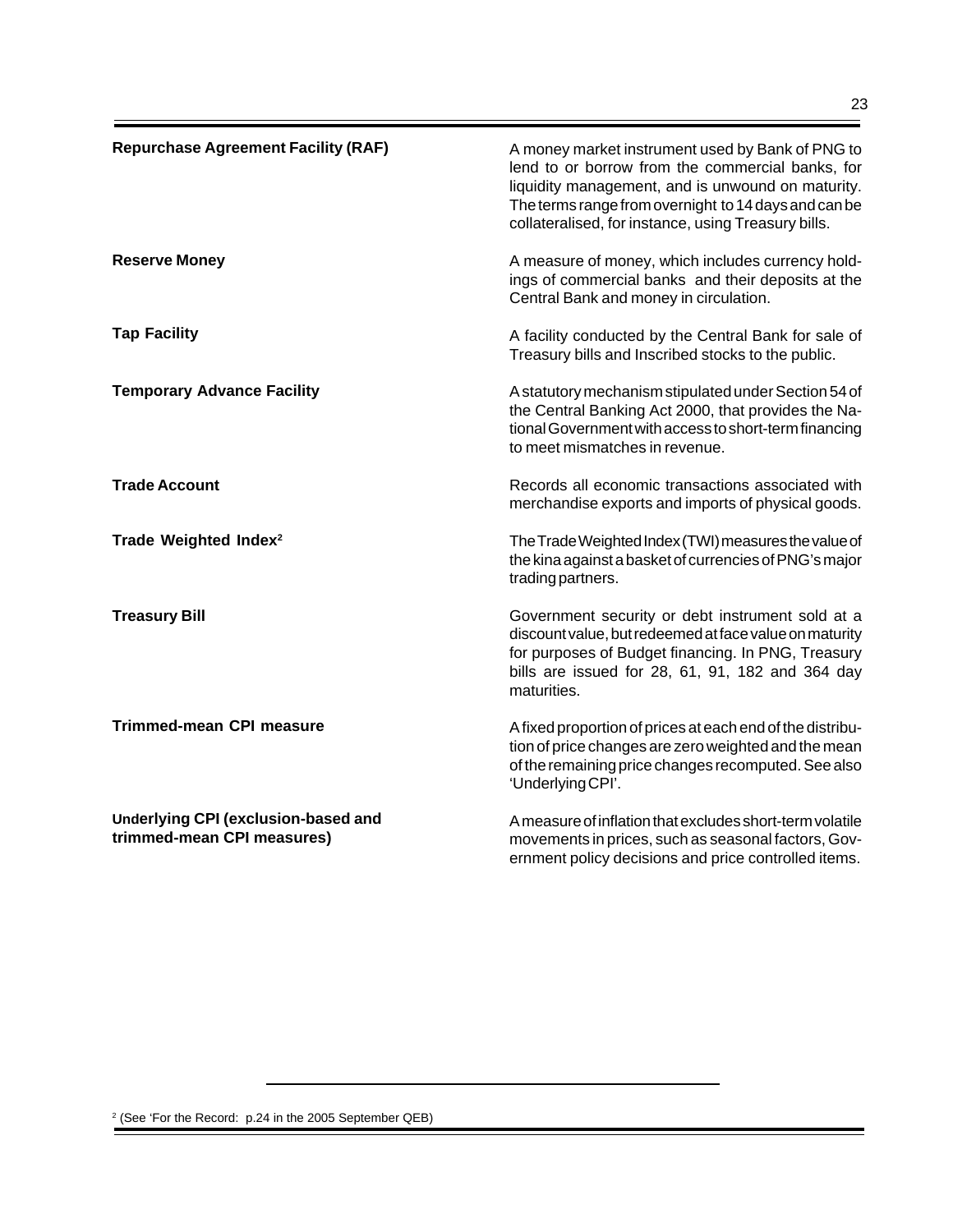## **REFERENCE "FOR THE RECORD"**

Some issues of the Quarterly Economic Bulletin (QEB) have "For the Record" as additional information relating to changes introduced to various statistical tables. The following "For the Record" have appeared in the QEB since March 2000.

| <u>Issue</u>     | For the Record                                                                        |
|------------------|---------------------------------------------------------------------------------------|
| Mar 2000         | Removal of QEB Table 3.8                                                              |
| <b>Jun 2000</b>  | Inflation - Consumer Price Index (CPI)                                                |
|                  | Changes to Table 7.2: Other Domestic Interest Rates                                   |
| Mar 2001         | Introduction of Monthly Kina Facility Rate                                            |
| Jun 2001         | Changes to Table 10.2: Prices and Wages                                               |
| Dec 2001         | Measures of Inflation                                                                 |
|                  | Changes to Table 7.1: Commercial Banks Interest Rates                                 |
|                  | Changes to Table 7.2: Other Domestic Interest Rates                                   |
|                  | Changes to Table 10.2 Prices and Wages                                                |
| Jun 2002         | Exclusion of QEB Tables 4.2: Rural Development Bank of PNG and Table 10.1: Indicators |
|                  | of Economic Activity                                                                  |
| Mar 2003         | Changes to Balance of Payments Tables                                                 |
|                  | Bank of PNG Employment Index: Changes to Table 10.4 and Table 10.5                    |
|                  | Regional and Industrial Classifications and Abbreviations                             |
| Jun 2003         | Changes to Open Market Operations Instruments<br>Directions of Merchandise Trade      |
|                  |                                                                                       |
| Sep 2003         | Changes to the Treasury Bills Auction Allocation Process                              |
| Dec 2003         | Further Change to the Treasury Bills Auction Allocation Process                       |
|                  | Bank of PNG Employment Survey                                                         |
| Sep 2004         | Introduction of Central Bank Bill (CBB)                                               |
| Mar 2005         | Changes to Table 9.5 to include Exports from Napanapa Oil Refinery                    |
|                  | Changes to Tables 1.2 and 1.3 "Other Items (Net)"                                     |
| <b>June 2005</b> | Changes to Tables 8.2 and 8.5 "External Public Debt"                                  |
| Sep 2005         | Trade Weighted Exchange Rate Index                                                    |
|                  | Employment Index - Changes to Tables 10.4 and 10.5                                    |
|                  | Central Bank Bill (CBB) Auction - Changes to Tables 3.8 and 7.2                       |
| Mar 2006         | Updated Weights for the Trade Weighted Index (TWI)                                    |
| June 2006        | Expansion of Monetary and Financial Data Coverage                                     |
|                  | Upgrade of PNG's Private Debt and Equity Recording System                             |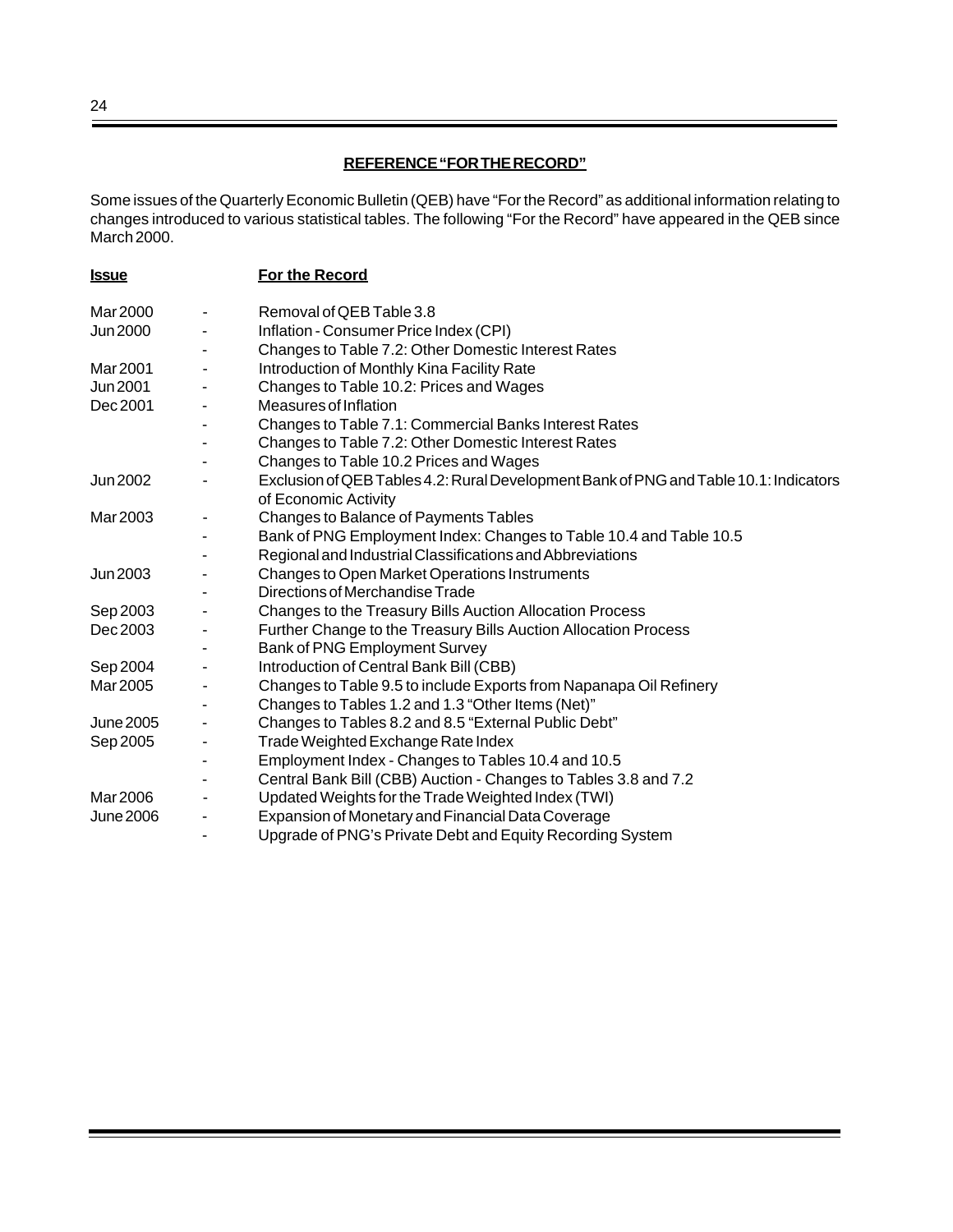## **REFERENCE**

Each issue of the Quarterly Economic Bulletin contains a review of economic conditions for the past quarter and a comprehensive set of updated statistical tables. Articles of special interest to current economic policy are also prepared by Bank staff for inclusion in the Bulletin. The following articles have appeared in the Quarterly Economic Bulletin since March 1993.

| <u>Issue</u> | <b>Title</b>                                                                           |
|--------------|----------------------------------------------------------------------------------------|
| Mar 1993     | Papua New Guinea's Total External Exposure                                             |
| Dec 1993     | The 1994 National Budget                                                               |
| Dec 1993     | Papua New Guinea's Total External Exposure                                             |
| Mar 1995     | The 1995 National Budget                                                               |
| Mar 1995     | Papua New Guinea's Total External Exposure                                             |
| Mar 1995     | Monetary Policy for 1995                                                               |
| Dec 1995     | The 1996 National Budget                                                               |
| Dec 1995     | Monetary Policy for 1996                                                               |
| Mar 1996     | Papua New Guinea's Total External Exposure                                             |
| Dec 1996     | The 1997 National Budget                                                               |
| Dec 1996     | Monetary Policy for 1997                                                               |
| Mar 1997     | Papua New Guinea's Total External Exposure                                             |
| Dec 1997     | Monetary Policy for 1998                                                               |
| Mar 1998     | The 1998 National Budget                                                               |
| Mar 1998     | Papua New Guinea's Total External Exposure                                             |
| Dec 1998     | The 1999 National Budget                                                               |
| Dec 1998     | Monetary Policy for 1999                                                               |
| Mar 1999     | Papua New Guinea's Total External Exposure                                             |
| Sep 1999     | The 1999 Supplementary Budget                                                          |
| Dec 1999     | The 2000 National Budget                                                               |
| Jun 2000     | Semi-annual Monetary Policy Statement, July 2000                                       |
| Dec 2000     | The 2001 National Budget                                                               |
| Dec 2000     | Semi-annual Monetary Policy Statement, January 2001                                    |
| Jun 2001     | Semi-annual Monetary Policy Statement, July 2001                                       |
| Dec 2001     | Semi-annual Monetary Policy Statement, January 2002                                    |
| Dec 2001     | The 2002 National Budget                                                               |
| Jun 2002     | Semi-annual Monetary Policy Statement, July 2002                                       |
| Sep 2002     | The 2002 Supplementary Budget                                                          |
| Dec 2002     | Semi-annual Monetary Policy Statement, January 2003                                    |
| Dec 2002     | The 2003 National Budget                                                               |
| Mar 2003     | Special article: Export Price Index, Volume Index and Weights Calculations Methodology |
| Jun 2003     | Semi-annual Monetary Policy Statement, July 2003                                       |
| Dec 2003     | The 2004 National Budget                                                               |
| Dec 2003     | Semi-annual Monetary Policy Statement, January 2004                                    |
| Sep 2004     | Semi-annual Monetary Policy Statement, July 2004                                       |
| Dec 2004     | Semi-annual Monetary Policy Statement, January 2005                                    |
| Dec 2004     | The 2005 National Budget                                                               |
| June 2005    | Papua New Guinea's Total External Exposure                                             |
| June 2005    | Semi-annual Monetary Policy Statement, July 2005                                       |
| Dec 2005     | The 2006 National Budget                                                               |
| Dec 2005     | Semi-annual Monetary Policy Statement, January 2006                                    |
| June 2006    | Papua New Guinea's Total External Exposure                                             |
| June 2006    | Semi-annual Monetary Policy Statement, July 2006                                       |